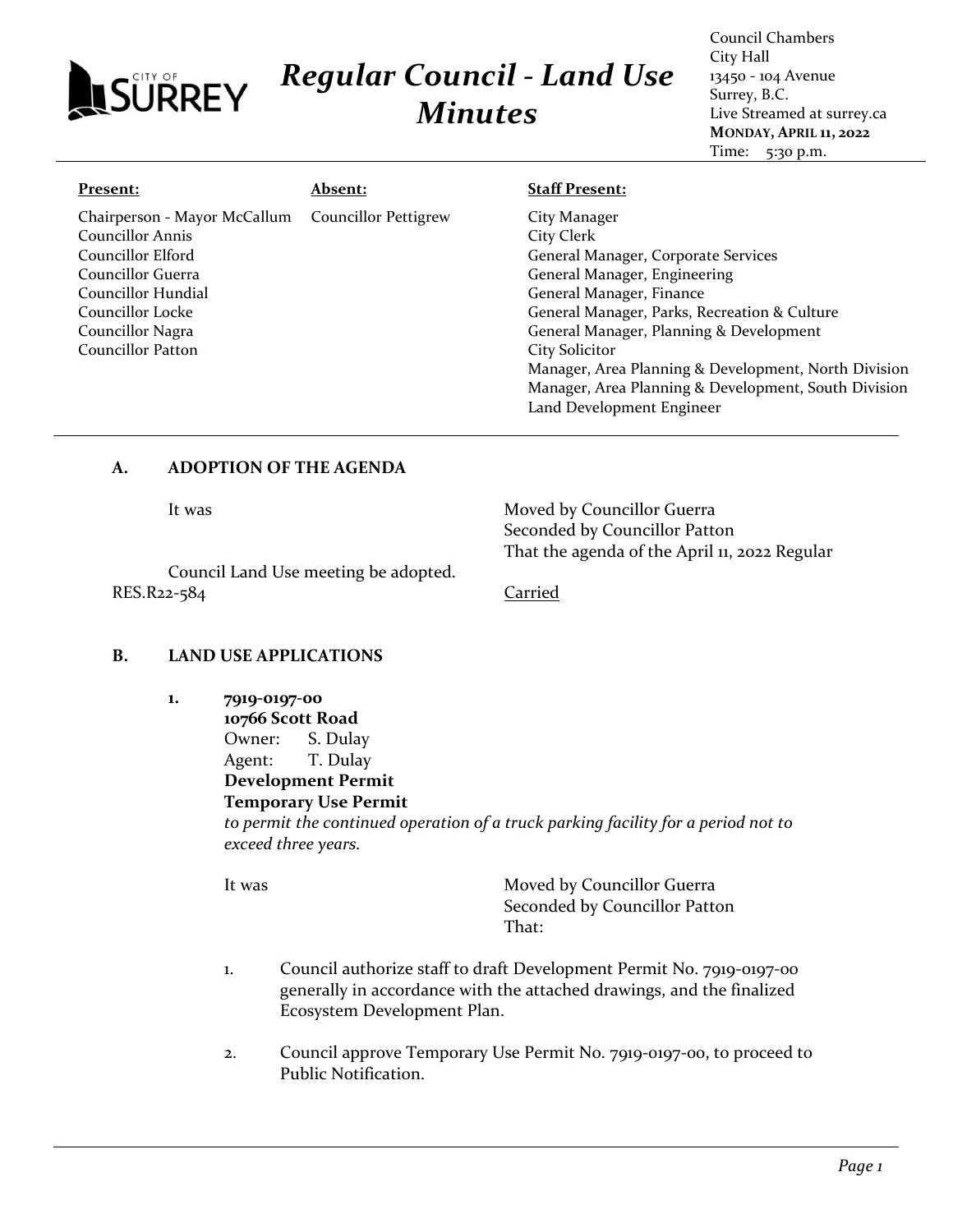- 3. Council instruct staff to resolve the following issues prior to final approval:
	- (a) ensure that all engineering requirements and issues including restrictive covenants, dedications, and rights-of-way where necessary, are addressed to the satisfaction of the General Manager, Engineering;
	- (b) submission of a finalized landscaping plan and landscaping cost estimate to the specifications and satisfaction of the Planning and Development Department;
	- (c) submission of a finalized Ecosystem Development Plan and Impact Mitigation Plan to the satisfaction of City staff; and
- (d) registration of a Section 219 Restrictive Covenant over the designated Streamside Protection Area for "no disturbance". RES.R22-585 Carried

**2. 7921-0271-00**

**19112 - 61A Avenue**

Owners: H. Sandhu, J. Sandhu

Agent: Gursimer Design & Management Inc. (Nirvair Singh)

# **Rezoning from RA to RF**

**Development Variance Permit**

*to allow subdivision into two single family residential lots with reduced lot width.*

It was **Moved by Councillor Guerra** Seconded by Councillor Patton That:

- 1. A Bylaw be introduced to rezone the subject site from "One-Acre Residential Zone (RA)" to "Single Family Residential Zone (RF)" and a date be set for Public Hearing.
- 2. Council approve Development Variance Permit No. 7921-0271-00, varying the following, to proceed to Public Notification:
	- (a) to reduce the minimum lot width of the RF Zone from 15 metres to 14.4 metres for proposed Lots 1 and 2.
- 3. Council instruct staff to resolve the following issues prior to final adoption:
	- (a) ensure that all engineering requirements and issues including restrictive covenants, dedications, and rights-of-way where necessary, are addressed to the satisfaction of the General Manager, Engineering;
	- (b) submission of a subdivision layout to the satisfaction of the Approving Officer;
	- (c) submission of a finalized tree survey and a statement regarding tree preservation to the satisfaction of the City Landscape Architect;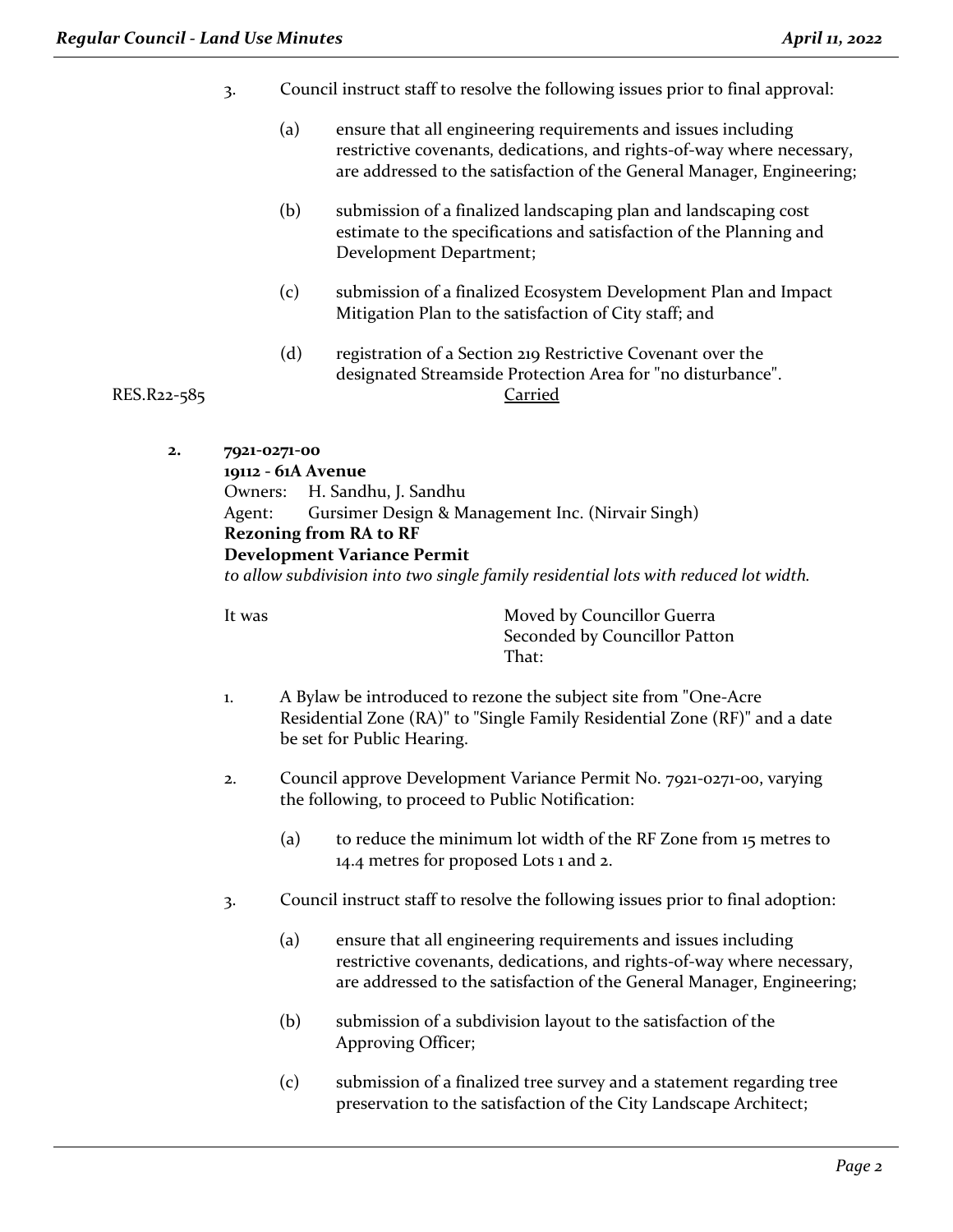|             | (d)                                                                                    |                                                                                                                          | the applicant satisfy the deficiency in tree replacement on the site,<br>to the satisfaction of the Planning and Development Department;                                                                                  |  |
|-------------|----------------------------------------------------------------------------------------|--------------------------------------------------------------------------------------------------------------------------|---------------------------------------------------------------------------------------------------------------------------------------------------------------------------------------------------------------------------|--|
|             | (e)                                                                                    |                                                                                                                          | the applicant adequately address the City's needs with respect to<br>the City's Affordable Housing Strategy, to the satisfaction of the<br>General Manager, Planning & Development Services; and                          |  |
| RES.R22-586 | (f)                                                                                    |                                                                                                                          | demolition of existing buildings and structures to the satisfaction of<br>the Planning and Development Department.<br>Carried                                                                                             |  |
|             | It was                                                                                 |                                                                                                                          | Moved by Councillor Guerra<br>Seconded by Councillor Patton<br>That "Surrey Zoning Bylaw, 1993, No. 12000,                                                                                                                |  |
| RES.R22-587 |                                                                                        | Amendment Bylaw, 2022, No. 20613" pass its first reading.                                                                | <b>Carried</b>                                                                                                                                                                                                            |  |
|             | The said Bylaw was then read for the second time.                                      |                                                                                                                          |                                                                                                                                                                                                                           |  |
|             | It was                                                                                 |                                                                                                                          | Moved by Councillor Guerra<br>Seconded by Councillor Patton<br>That "Surrey Zoning Bylaw, 1993, No. 12000,                                                                                                                |  |
| RES.R22-588 |                                                                                        |                                                                                                                          | Amendment Bylaw, 2022, No. 20613" pass its second reading.<br><b>Carried</b>                                                                                                                                              |  |
|             | It was then                                                                            |                                                                                                                          | Moved by Councillor Guerra<br>Seconded by Councillor Patton<br>That the Public Hearing on "Surrey Zoning                                                                                                                  |  |
|             |                                                                                        | April 25, 2022, at 7:00 p.m.                                                                                             | Bylaw, 1993, No. 12000, Amendment Bylaw, 2022, No. 20613" be held at City Hall on                                                                                                                                         |  |
| RES.R22-589 |                                                                                        |                                                                                                                          | <b>Carried</b>                                                                                                                                                                                                            |  |
| 3.          | 7921-0323-00<br>16657 - 92A Avenue<br>Owners:<br>Agent:<br>family dwelling on the lot. | A. Qayyum, A. Khan<br>Jathol Enterprises Ltd. (Ashfaq Ahmed Jathole)<br>Development Permit / Development Variance Permit | to reduce the front yard and side yard setback to permit the construction of a single                                                                                                                                     |  |
|             | It was                                                                                 |                                                                                                                          | Moved by Councillor Guerra<br>Seconded by Councillor Patton<br>That:                                                                                                                                                      |  |
|             | 1.                                                                                     |                                                                                                                          | Council authorize staff to draft Development Permit No. 7921-0323-00 for<br>Sensitive Ecosystems (Streamside Areas), generally in accordance with the<br>attached drawings, and the finalized Ecosystem Development Plan. |  |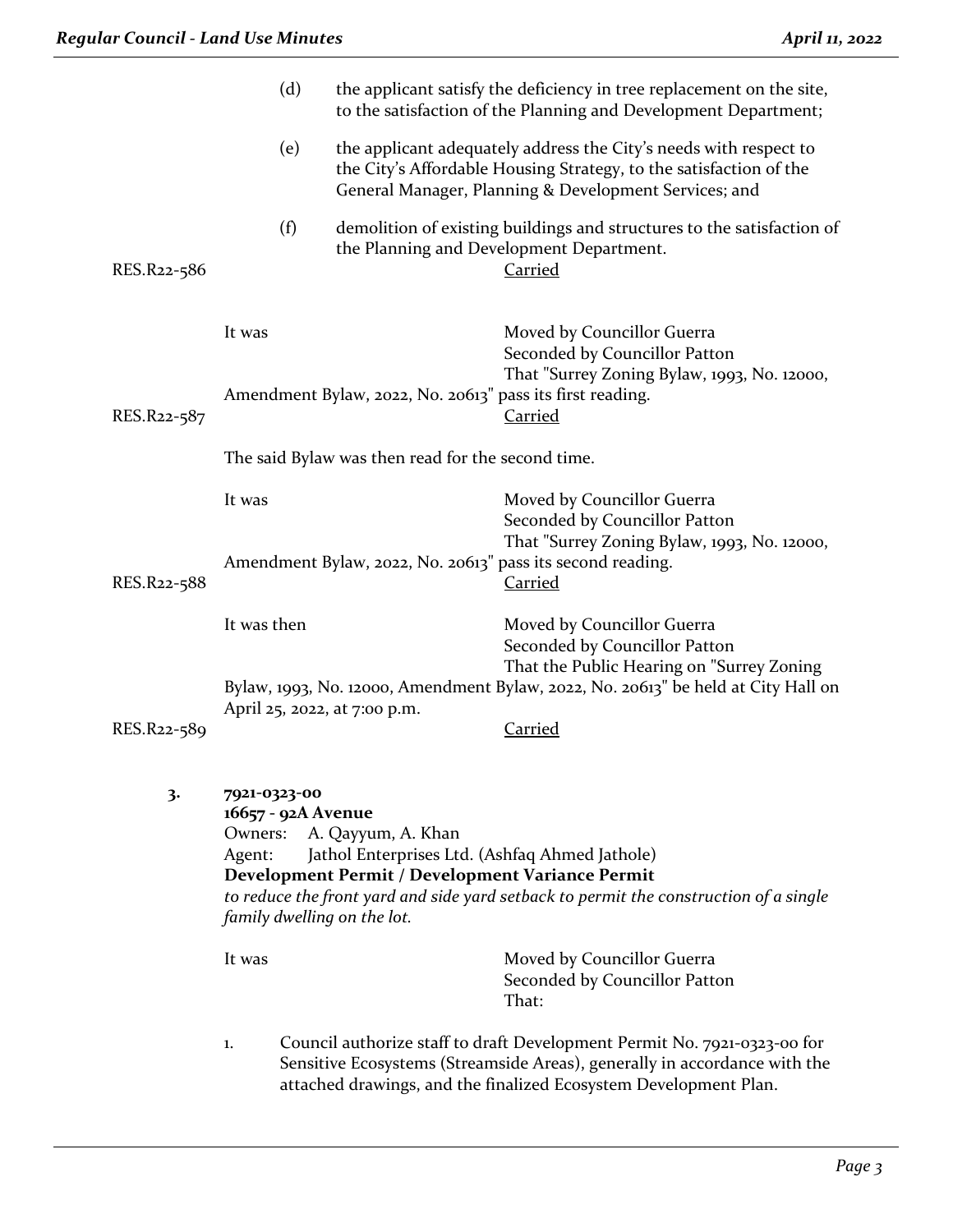- 2. Council approve Development Variance Permit No. 7921-0323-00, varying the following, to proceed to Public Notification:
	- (a) to reduce the minimum front yard setback of the RC Zone from 7.5 metres to 5.3 metres to the principal building face; and
	- (b) to reduce the minimum east side yard setback of the RC Zone from 1.8 metres to 1.2 metres to the principal building face.
- 3. Council instruct staff to resolve the following issues prior to final approval:
	- (a) ensure that all engineering requirements and issues including restrictive covenants, dedications, and rights-of-way where necessary, are addressed to the satisfaction of the General Manager, Engineering;
	- (b) submission of a finalized landscaping plan and landscaping cost estimate to the specifications and satisfaction of the Planning and Development Department;
	- (c) submission of a finalized Ecosystem Development Plan and Impact Mitigation Plan to the satisfaction of City staff; and
	- (d) registration of a combined Statutory Right-of-Way / Section 219 Restrictive Covenant over the designated Streamside Protection Area for both "No Build" and conveyance access.

RES.R22-590 Carried

**4. 7922-0062-00**

# **10232 Whalley Boulevard**

Owner: Anthem Surrey Centre 2 Developments Ltd. Agent: Anthem Properties Group Ltd. (Sheima Rezai)

**Development Permit**

*to permit temporary on-site real estate development marketing signage for a conditionally approved mixed-use phased development consisting of three high-rise mixed-use towers, two low-rise residential buildings and one single-storey stand-alone commercial building.*

It was Moved by Councillor Guerra Seconded by Councillor Patton That:

- 1. Council approve the applicant's request to vary the Sign By-law for temporary on-site real estate development/construction signage, as described in Appendix I.
- 2. Council approve Development Permit No. 7922-0062-00, and authorize the Mayor and Clerk to execute the Permit.

RES.R22-591 Carried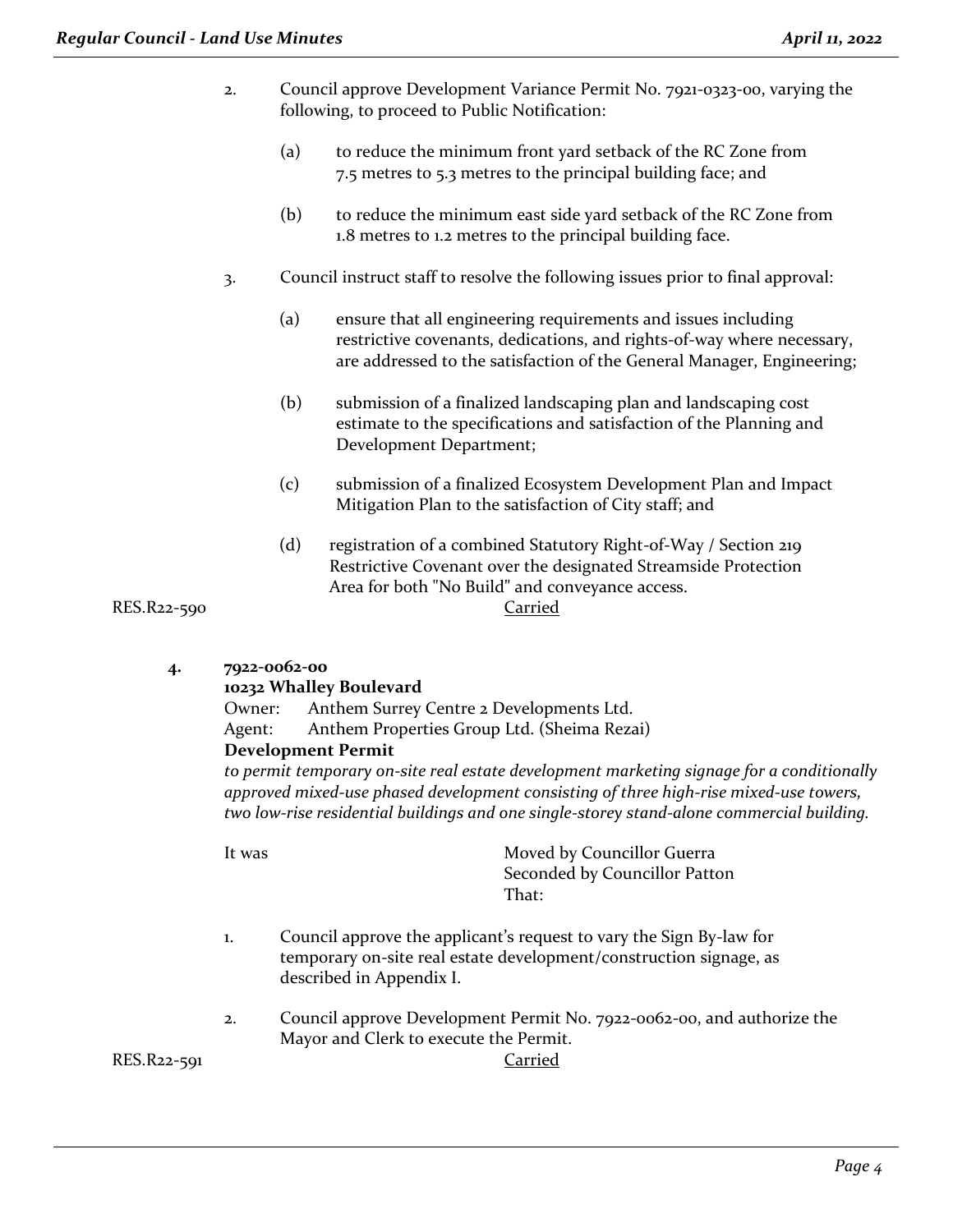| Agent: Gursimer Design & Management Inc. (Nirvair Singh) |
|----------------------------------------------------------|
|                                                          |
|                                                          |
|                                                          |

It was Moved by Councillor Guerra Seconded by Councillor Patton That:

- 1. A Bylaw be introduced to rezone the subject site from "Single Family Residential Zone (RF)" to "Single Family Residential (13) Zone (RF-13)" and a date be set for Public Hearing.
- 2. Council instruct staff to resolve the following issues prior to final adoption:
	- (a) ensure that all engineering requirements and issues including restrictive covenants, dedications, and rights-of-way where necessary, are addressed to the satisfaction of the General Manager, Engineering;
	- (b) submission of a subdivision layout to the satisfaction of the Approving Officer;
	- (c) submission of a finalized tree survey and a statement regarding tree preservation to the satisfaction of the City Landscape Architect;
	- (d) the applicant satisfy the deficiency in tree replacement on the site, to the satisfaction of the Planning and Development Department;
	- (e) the applicant adequately address the City's needs with respect to the City's Affordable Housing Strategy, to the satisfaction of the General Manager, Planning & Development Services; and
- (f) demolition of existing buildings and structures to the satisfaction of the Planning and Development Department. RES.R22-592 Carried

|             | It was                                                    | Moved by Councillor Guerra                  |
|-------------|-----------------------------------------------------------|---------------------------------------------|
|             |                                                           | Seconded by Councillor Patton               |
|             |                                                           | That "Surrey Zoning Bylaw, 1993, No. 12000, |
|             | Amendment Bylaw, 2022, No. 20614" pass its first reading. |                                             |
| RES.R22-593 |                                                           | Carried                                     |

The said Bylaw was then read for the second time.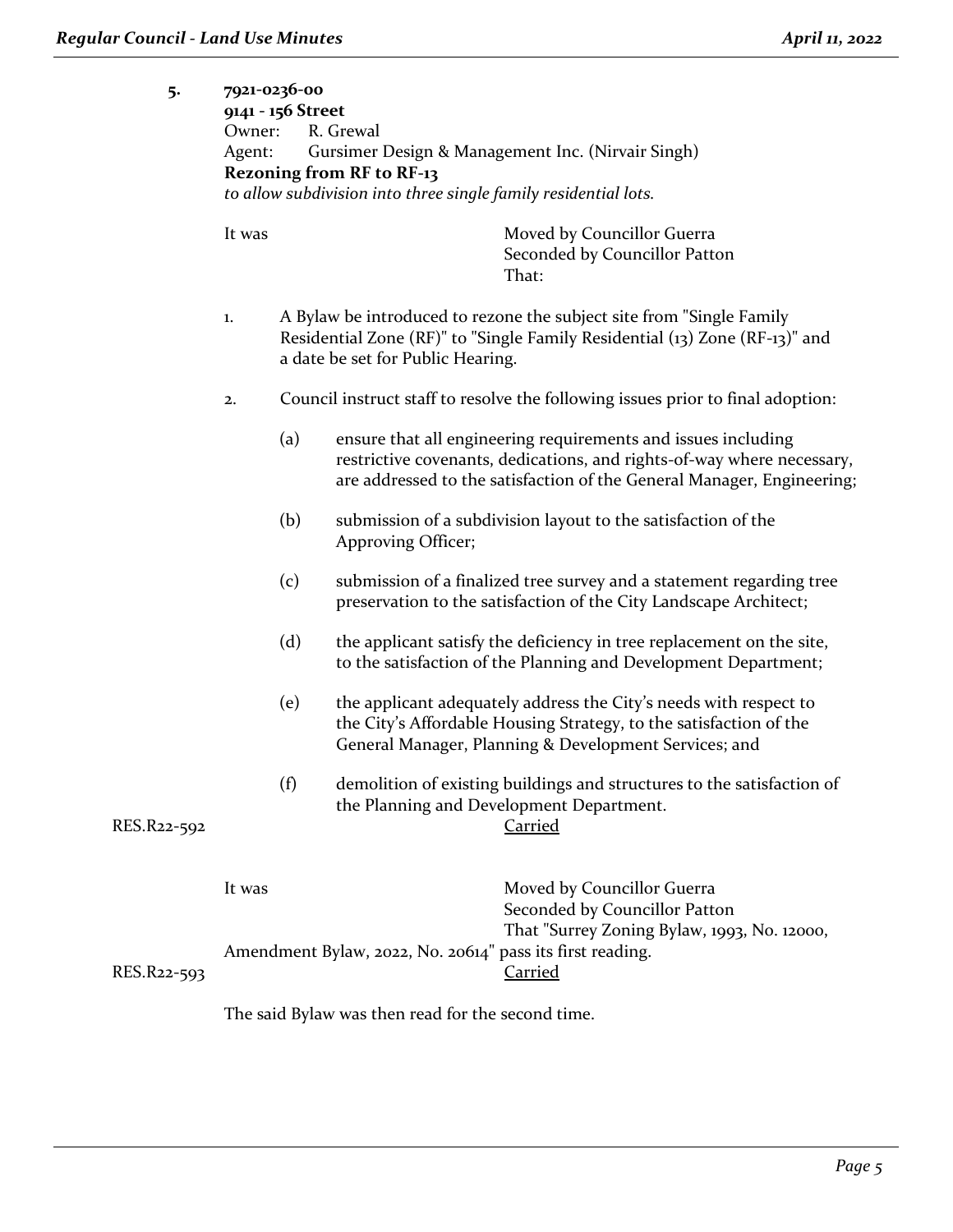| It was                                                                                                                                                                                                                                                                                                                                                                                    |     |                                  | Moved by Councillor Guerra<br>Seconded by Councillor Patton<br>That "Surrey Zoning Bylaw, 1993, No. 12000,<br><b>Carried</b>                                                                                                                                                                                                                                                                                                                                                                                                                                                                                                                                                                            |
|-------------------------------------------------------------------------------------------------------------------------------------------------------------------------------------------------------------------------------------------------------------------------------------------------------------------------------------------------------------------------------------------|-----|----------------------------------|---------------------------------------------------------------------------------------------------------------------------------------------------------------------------------------------------------------------------------------------------------------------------------------------------------------------------------------------------------------------------------------------------------------------------------------------------------------------------------------------------------------------------------------------------------------------------------------------------------------------------------------------------------------------------------------------------------|
|                                                                                                                                                                                                                                                                                                                                                                                           |     |                                  | Moved by Councillor Guerra<br>Seconded by Councillor Patton<br>That the Public Hearing on "Surrey Zoning                                                                                                                                                                                                                                                                                                                                                                                                                                                                                                                                                                                                |
|                                                                                                                                                                                                                                                                                                                                                                                           |     |                                  | Carried                                                                                                                                                                                                                                                                                                                                                                                                                                                                                                                                                                                                                                                                                                 |
|                                                                                                                                                                                                                                                                                                                                                                                           |     |                                  |                                                                                                                                                                                                                                                                                                                                                                                                                                                                                                                                                                                                                                                                                                         |
|                                                                                                                                                                                                                                                                                                                                                                                           |     |                                  | NCP Amendment from "Townhouses 15 UPA max" to "Townhouses 25 UPA max" for<br>the parcel at 13925 - 62 Avenue and from "Townhouses 15 UPA", "Detention Pond<br>and Road" to "Creeks and Riparian Setback" for the parcel at 13907 - 62 Avenue                                                                                                                                                                                                                                                                                                                                                                                                                                                            |
| Moved by Councillor Guerra<br>It was<br>Seconded by Councillor Patton<br>That:                                                                                                                                                                                                                                                                                                            |     |                                  |                                                                                                                                                                                                                                                                                                                                                                                                                                                                                                                                                                                                                                                                                                         |
| A Bylaw be introduced to rezone the parcel at $13925 - 62$ Avenue from<br>1.<br>"One-Acre Residential Zone (RA)" to "Multiple Residential 30 Zone (RM-30)"<br>and a date be set for Public Hearing.<br>Council authorize staff to draft Development Permit No. 7910-0305-00<br>2.<br>generally in accordance with the attached drawings, and the finalized<br>Ecosystem Development Plan. |     |                                  |                                                                                                                                                                                                                                                                                                                                                                                                                                                                                                                                                                                                                                                                                                         |
|                                                                                                                                                                                                                                                                                                                                                                                           |     |                                  |                                                                                                                                                                                                                                                                                                                                                                                                                                                                                                                                                                                                                                                                                                         |
| 3.                                                                                                                                                                                                                                                                                                                                                                                        |     |                                  | Council approve Development Variance Permit No. 7910-0305-00, varying                                                                                                                                                                                                                                                                                                                                                                                                                                                                                                                                                                                                                                   |
|                                                                                                                                                                                                                                                                                                                                                                                           | (a) |                                  | to reduce the minimum north rear yard setback of the RM-30 Zone<br>from 6 metres to 4.5 metres to the principal building face;                                                                                                                                                                                                                                                                                                                                                                                                                                                                                                                                                                          |
|                                                                                                                                                                                                                                                                                                                                                                                           | (b) |                                  | to permit up two additional risers to encroach into the north rear                                                                                                                                                                                                                                                                                                                                                                                                                                                                                                                                                                                                                                      |
|                                                                                                                                                                                                                                                                                                                                                                                           | (c) |                                  | to reduce the minimum west side yard setback of the RM-30 Zone<br>from 6 metres to 3 metres to the principal building face; and                                                                                                                                                                                                                                                                                                                                                                                                                                                                                                                                                                         |
|                                                                                                                                                                                                                                                                                                                                                                                           |     | It was then<br>Owners:<br>Agent: | Amendment Bylaw, 2022, No. 20614" pass its second reading.<br>Bylaw, 1993, No. 12000, Amendment Bylaw, 2022, No. 20614" be held at City Hall<br>on April 25, 2022, at 7:00 p.m.<br>7910-0305-00<br>13907 and 13925 - 62 Avenue<br>City of Surrey, B. Dhanda, 404163 B.C. Ltd.<br>Director Information: Parminder Kaur Saran<br>Owner Information as at April 15, 2019:<br>Parminder Kaur Saran (President, Secretary)<br>Matthew Cheng Architect Inc. (Matthew Cheng)<br><b>Rezoning from RA to RM-30</b><br>Development Permit / Development Variance Permit<br>to permit the development of $13$ townhouse units.<br>the following, to proceed to Public Notification:<br>yard building setback area; |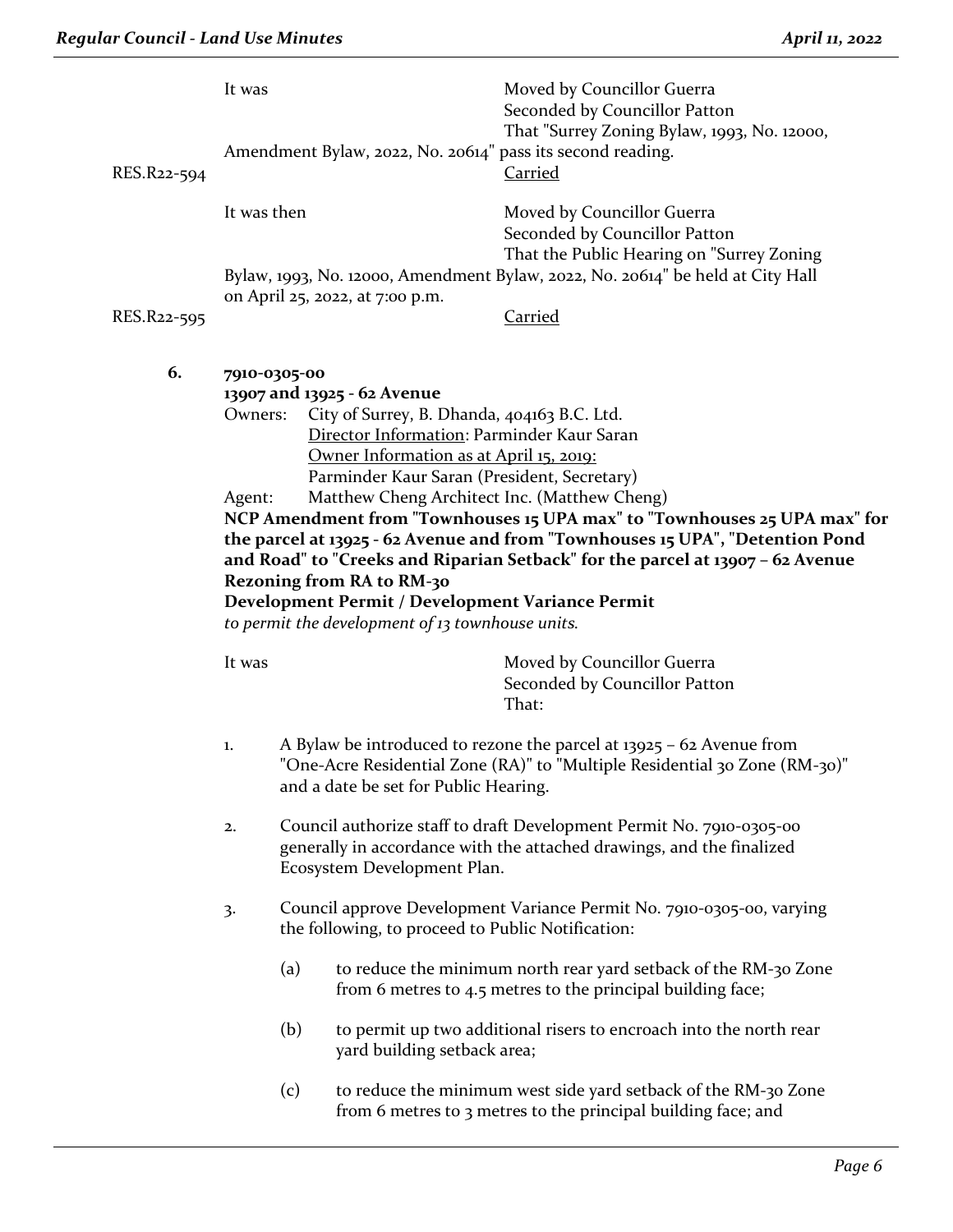- (d) to reduce the minimum east side yard setback of the RM-30 Zone from 6 metres to 2 metres to the principal building face.
- 4. Council instruct staff to resolve the following issues prior to final adoption:
	- (a) ensure that all engineering requirements and issues including restrictive covenants, dedications, and rights-of-way where necessary, are addressed to the satisfaction of the General Manager, Engineering;
	- (b) submission of a subdivision layout to the satisfaction of the Approving Officer;
	- (c) submission of a finalized landscaping plan and landscaping cost estimate to the specifications and satisfaction of the Planning and Development Department;
	- (d) submission of a finalized tree survey and a statement regarding tree preservation to the satisfaction of the City Landscape Architect;
	- (e) conveyance of riparian areas to the City;
	- (f) confirmation from Ministry of Forest, Lands and Natural Resource Operations and Rural Development that the Riparian Areas Protection Regulation setback has been met;
	- (g) the applicant provide a density bonus amenity contribution consistent with the Tier 2 Capital Projects CACs in support of the requested increased density, to the satisfaction of the General Manager, Planning and Development Department;
	- (h) registration of a Section 219 Restrictive Covenant to specifically identify the allowable tandem parking arrangement and to prohibit the conversion of the tandem parking spaces into livable space;
	- (i) Registration of a Section 219 Restrictive Covenant to adequately address the City's needs with respect to Tier 1 Capital Project CACs, to the satisfaction of the General Manager, Planning & Development Services; and
	- (j) Discharge of Access Easement CA6373798.
- 5. Council pass a resolution to amend the South Newton Neighbourhood Concept Plan (NCP) from "Townhouses 15 UPA max" to "Townhouses 25 UPA max" for the parcel at 13925 – 62 Avenue and from "Townhouses 15 UPA", "Detention Pond and Road" to "Creeks and Riparian Setback" for the parcel at 13907 – 62 Avenue, when the project is considered for final adoption.

RES.R22-596 Carried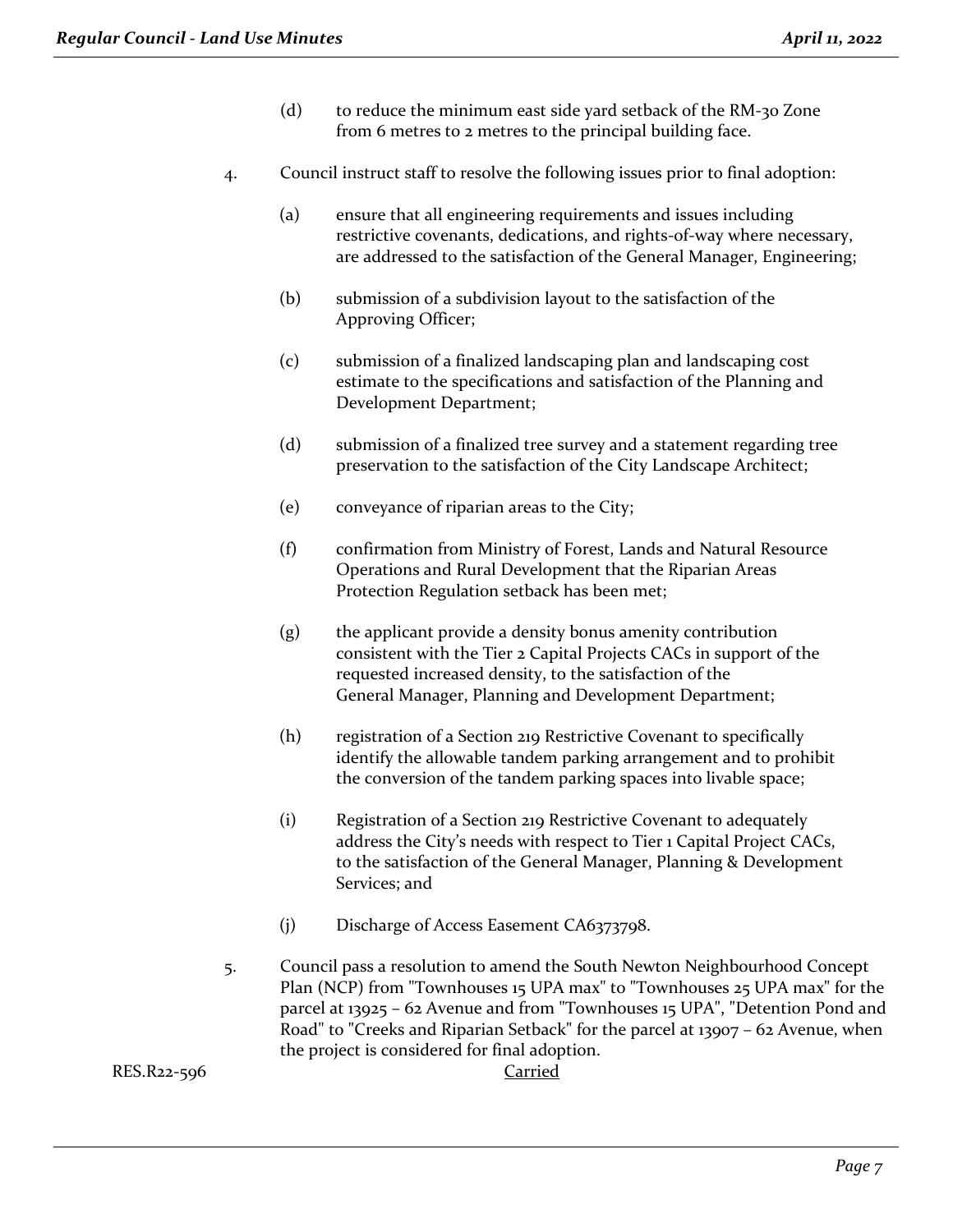| RES.R22-597 | It was            | Amendment Bylaw, 2022, No. 20615" pass its first reading.                                                                                              | Moved by Councillor Guerra<br>Seconded by Councillor Patton<br>That "Surrey Zoning Bylaw, 1993, No. 12000,<br><b>Carried</b>                             |
|-------------|-------------------|--------------------------------------------------------------------------------------------------------------------------------------------------------|----------------------------------------------------------------------------------------------------------------------------------------------------------|
|             |                   | The said Bylaw was then read for the second time.                                                                                                      |                                                                                                                                                          |
|             | It was            |                                                                                                                                                        | Moved by Councillor Guerra<br>Seconded by Councillor Patton                                                                                              |
| RES.R22-598 |                   | Amendment Bylaw, 2022, No. 20615" pass its second reading.                                                                                             | That "Surrey Zoning Bylaw, 1993, No. 12000,<br>Carried                                                                                                   |
|             | It was then       |                                                                                                                                                        | Moved by Councillor Guerra<br>Seconded by Councillor Patton<br>That the Public Hearing on "Surrey Zoning                                                 |
| RES.R22-599 |                   | April 25, 2022, at 7:00 p.m.                                                                                                                           | Bylaw, 1993, No. 12000, Amendment Bylaw, 2022, No. 20615" be held at City Hall on<br><b>Carried</b>                                                      |
| 7.          | Owners:<br>Agent: | 7921-0284-00<br>19288 - 36 Avenue (19298 - 36 Avenue)<br>Signarama (Fatima Khamseh)<br><b>Development Permit</b><br>comprehensive sign design package. | Pollyco & Shing Kee Developments Ltd., Pollyco & Shing Kee Holdings Ltd.<br>to permit the installation of one fascia sign and two canopy signs through a |
|             | It was            |                                                                                                                                                        | Moved by Councillor Guerra<br>Seconded by Councillor Patton<br>That:                                                                                     |
|             | 1.                | in Appendix I.                                                                                                                                         | Council approve the applicant's request to vary the Sign By-law as described                                                                             |
|             | 2.                | execute the Permit.                                                                                                                                    | Council approve Development Permit No. 7921-0284-00, including a<br>comprehensive sign design package and authorize the Mayor and Clerk to               |
| RES.R22-600 |                   |                                                                                                                                                        | <b>Carried</b>                                                                                                                                           |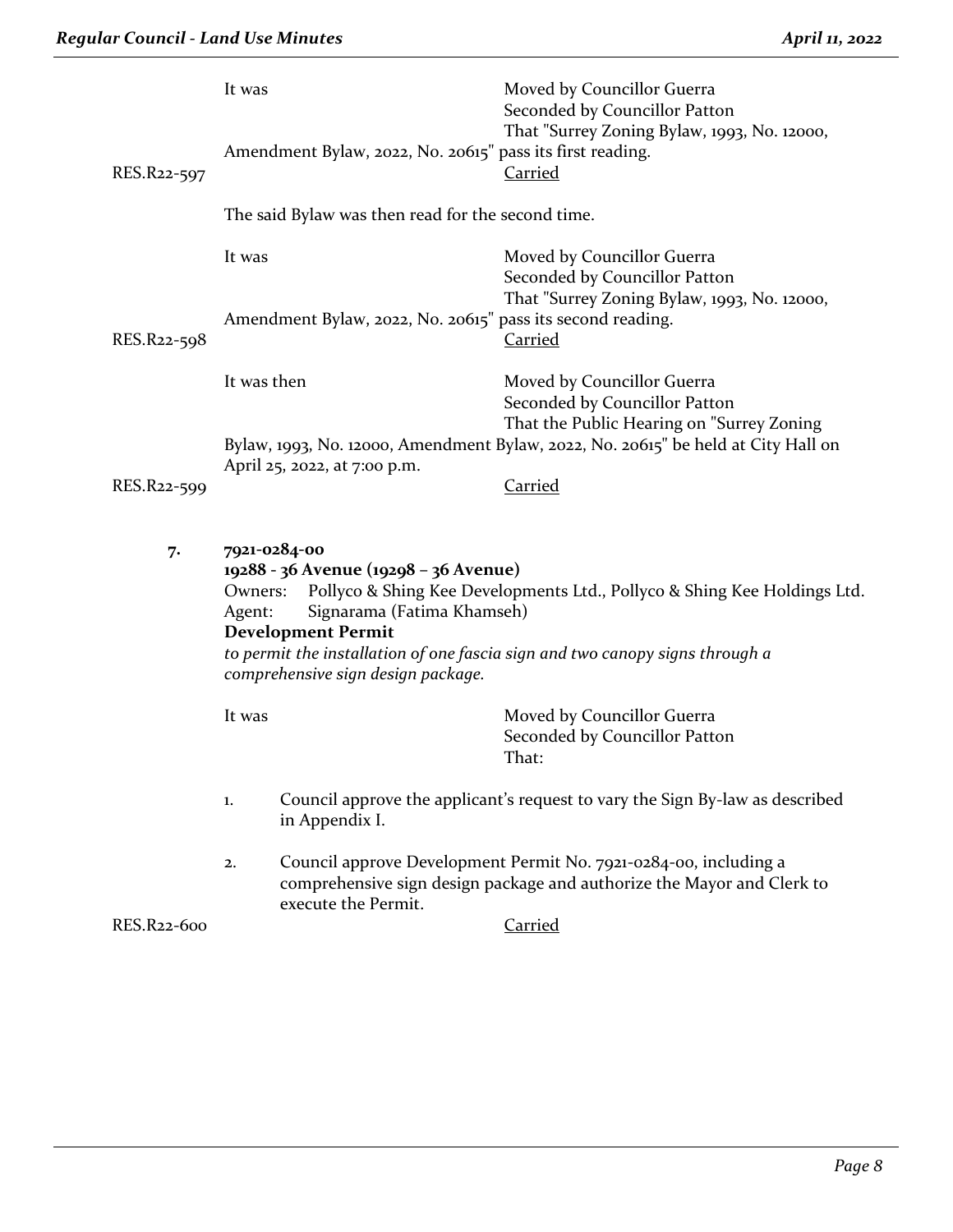#### **8. 7921-0291-00**

## **10754 - 150 Street (Building E)** Owner: 1023363 B.C. Ltd. Director Information: Navjeet Dhillon Officer Information as at December 29, 2020: Trina Cui (CFO), Navjeet Dhillon (President), Johnny Chi Shing Lam (Other Office(s)) Agent: Billard Architecture Inc. (Robert Billard)

## **Development Variance Permit**

to reduce the required number of parking spaces for an existing multiple unit *residential building to accommodate the conversion of a storage area into a new rental dwelling unit.*

It was **Moved by Councillor Guerra** Seconded by Councillor Patton That:

- 1. Council approve Development Variance Permit No. 7921-0291-00, varying the following, to proceed to Public Notification:
	- (a) to reduce the minimum number of on-site parking spaces for a non-ground-oriented multiple unit residential building, comprised of 68 dwellings, units from 106 parking spaces to 91 parking spaces; and
	- $(b)$  to waive the minimum 74 square metres of indoor amenity space that is required per building before cash-in-lieu may be applied for an existing 3 to 6 storey apartment building in order to accept a \$2,500 cash-in-lieu contribution for the additional dwelling unit in accordance with Policy No. O-48.
- 2. Council instruct staff to resolve the following issues prior to final approval:
	- (a) ensure that all engineering requirements and issues including restrictive covenants, dedications, and rights-of-way where necessary, are addressed to the satisfaction of the General Manager, Engineering;
	- (b) provision of \$2,500 cash-in-lieu to satisfy the indoor amenity space requirement for the additional dwelling unit; and
	- (c) the applicant resolve Building Stop Work 2019-042024-000-00 prior to issuance of the building permit for the rental dwelling unit conversion or other building renovations.

RES.R22-601 Carried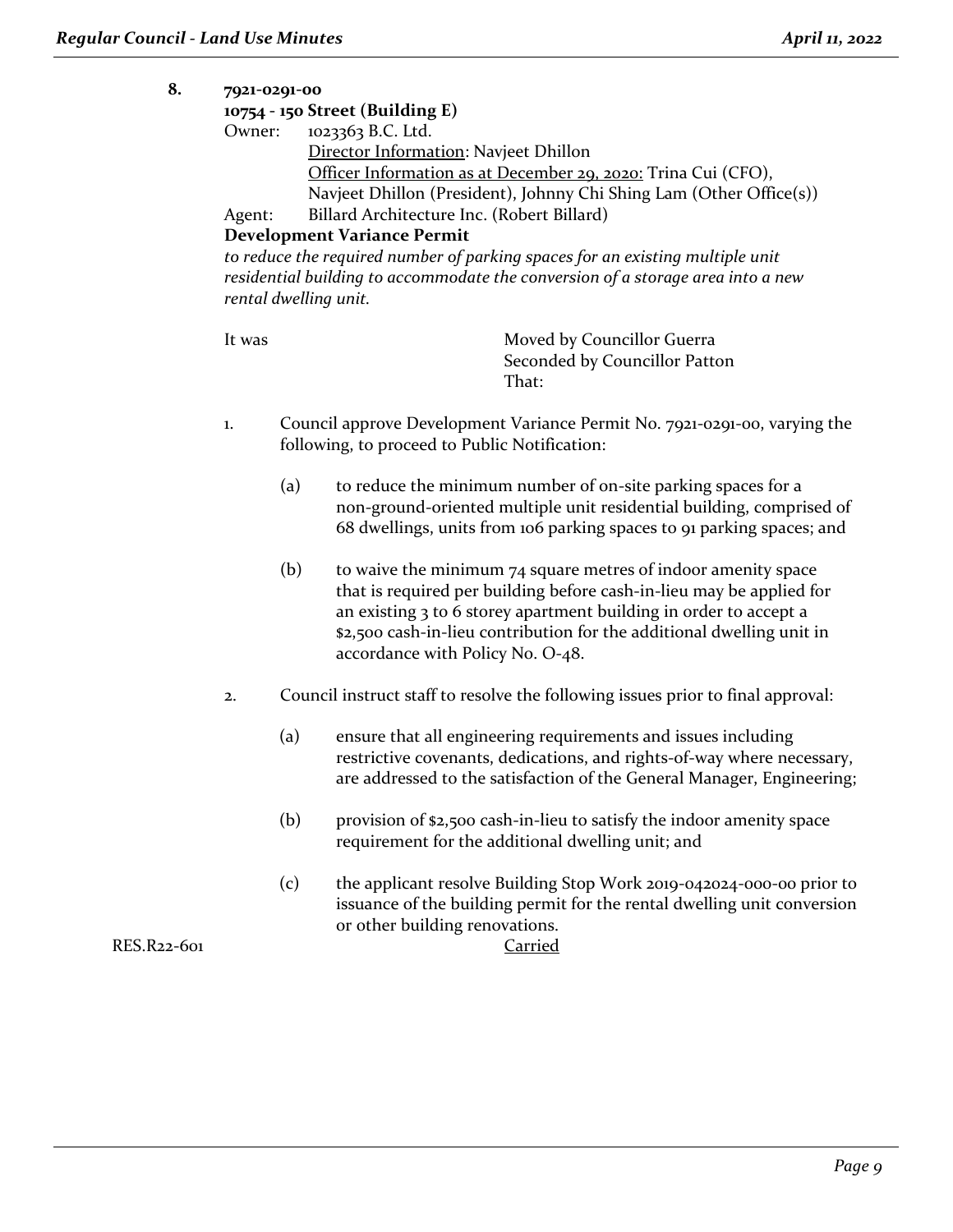## **9. 7921-0178-00 13709 - 16 Avenue** Owner: E. Korpach Agent: Aplin & Martin Consultants Ltd. (Samira Khayambashi) **OCP Amendment to remove the site from the "Suburban Density Exception Area" and to redesignate a portion of the site from "Suburban" to "Urban" Rezoning a portion of the site from RA to RQ and a portion of the site from RF to RQ Development Variance Permit** *to allow subdivision into five single family suburban lots and three single family*

*residential lots.*

It was Moved by Councillor Guerra Seconded by Councillor Patton That:

- 1. A Bylaw be introduced to amend the Official Community Plan (OCP) Figure 3: General Land Use Designations for a portion of the subject site from "Suburban" to "Urban" and to amend OCP Figure 5: "Suburban Density Exception Areas" for the subject site to remove it from the "Suburban Density Exception Area", and a date for Public Hearing be set (Appendix VII).
- 2. Council determine the opportunities for consultation with persons, organizations and authorities that are considered to be affected by the proposed amendment to the Official Community Plan, as described in the Report, to be appropriate to meet the requirement of Section 475 of the Local Government Act.
- 3. A Bylaw be introduced to rezone portions of the subject site from "One-Acre Residential Zone (RA)" and "Single Family Residential Zone (RF)" to "Quarter Acre Residential Zone (RQ)" for Block A on the attached Survey Plan (Appendix II), and a date be set for Public Hearing.
- 4. Council approve Development Variance Permit No. 7921-0178-00, varying the following, to proceed to Public Notification:
	- (a) to reduce the minimum lot width of the RQ Zone from 24 metres to 21.8 metres for proposed Lot 4 and to 23.5 metres for proposed Lot 5.
- 5. Council instruct staff to resolve the following issues prior to final adoption:
	- (a) ensure that all engineering requirements and issues including restrictive covenants, dedications, and rights-of-way where necessary, are addressed to the satisfaction of the General Manager, Engineering;
	- (b) submission of a subdivision layout to the satisfaction of the Approving Officer;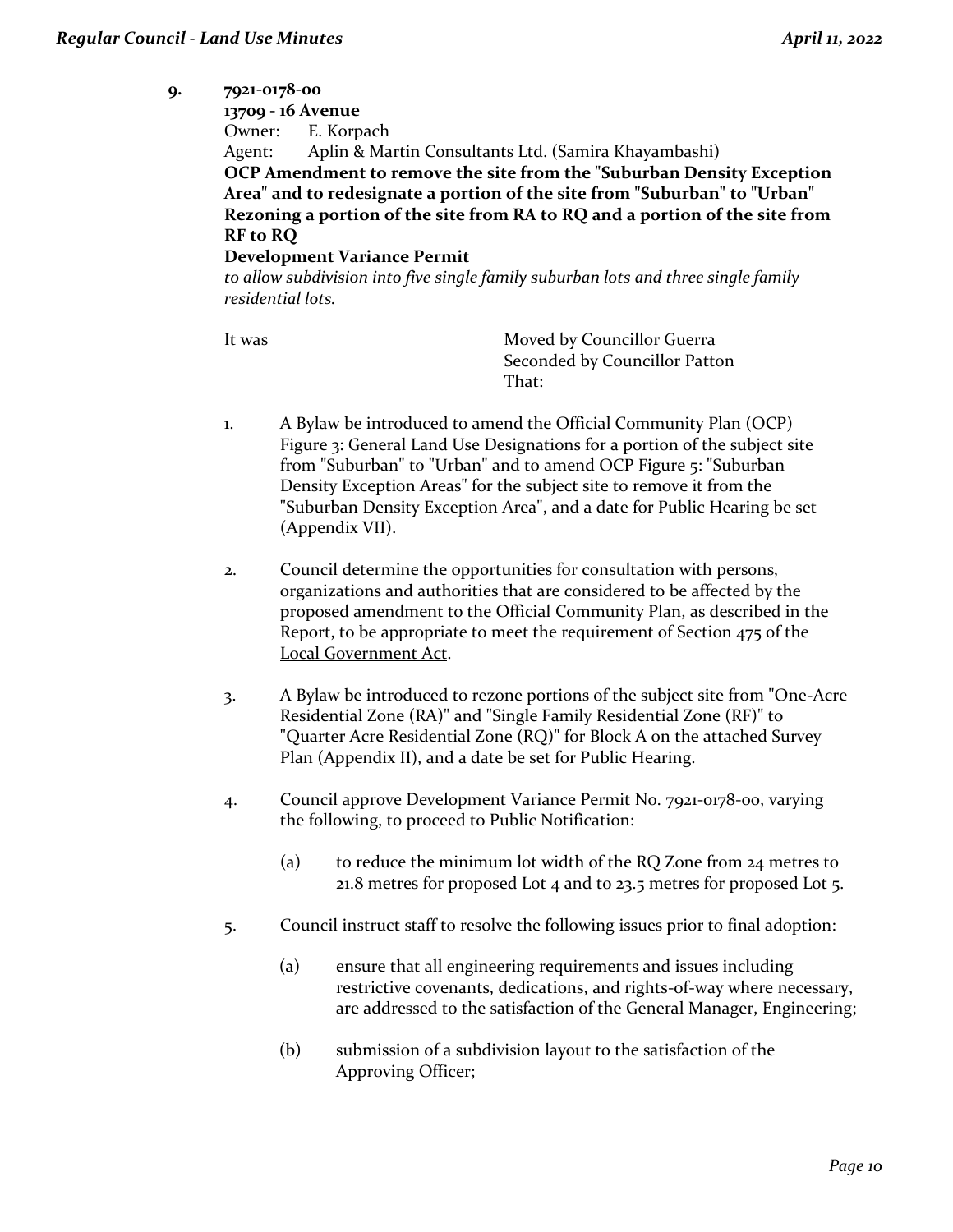|             | (c)         |                                                   | submission of a finalized tree survey and a statement regarding tree<br>preservation to the satisfaction of the City Landscape Architect;                                                                                                            |
|-------------|-------------|---------------------------------------------------|------------------------------------------------------------------------------------------------------------------------------------------------------------------------------------------------------------------------------------------------------|
|             | (d)         |                                                   | the applicant satisfy the deficiency in tree replacement on the site,<br>to the satisfaction of the Planning and Development Department;                                                                                                             |
|             | (e)         |                                                   | the applicant provide a density bonus amenity contribution<br>consistent with the Tier 2 Capital Projects CACs in support of the<br>requested increased density, to the satisfaction of the General<br>Manager, Planning and Development Department; |
|             | (f)         |                                                   | the applicant adequately address the City's needs with respect to<br>the City's Affordable Housing Strategy, to the satisfaction of the<br>General Manager, Planning & Development Services;                                                         |
|             | (g)         |                                                   | demolition of existing buildings and structures to the satisfaction of<br>the Planning and Development Department; and                                                                                                                               |
| RES.R22-602 | (h)         | implementation of noise mitigation measures.      | submission of an acoustical report for the units abutting 16 Avenue<br>and registration of a Section 219 Restrictive Covenant to ensure<br><u>Carried</u>                                                                                            |
|             | It was      |                                                   | Moved by Councillor Guerra<br>Seconded by Councillor Patton<br>That "Surrey Official Community Plan Bylaw,                                                                                                                                           |
| RES.R22-603 |             |                                                   | 2013, No. 18020, Amendment Bylaw, 2022, No. 20616" pass its first reading.<br><u>Carried</u>                                                                                                                                                         |
|             |             | The said Bylaw was then read for the second time. |                                                                                                                                                                                                                                                      |
|             | It was      |                                                   | Moved by Councillor Guerra<br>Seconded by Councillor Patton<br>That "Surrey Official Community Plan Bylaw,                                                                                                                                           |
| RES.R22-604 |             |                                                   | 2013, No. 18020, Amendment Bylaw, 2022, No. 20616" pass its second reading.<br><b>Carried</b>                                                                                                                                                        |
|             | It was then |                                                   | Moved by Councillor Guerra<br>Seconded by Councillor Patton<br>That the Public Hearing on "Surrey Official                                                                                                                                           |
| RES.R22-605 |             | held at City Hall on April 25, 2022, at 7:00 p.m. | Community Plan Bylaw, 2013, No. 18020, Amendment Bylaw, 2022, No. 20616" be<br><b>Carried</b>                                                                                                                                                        |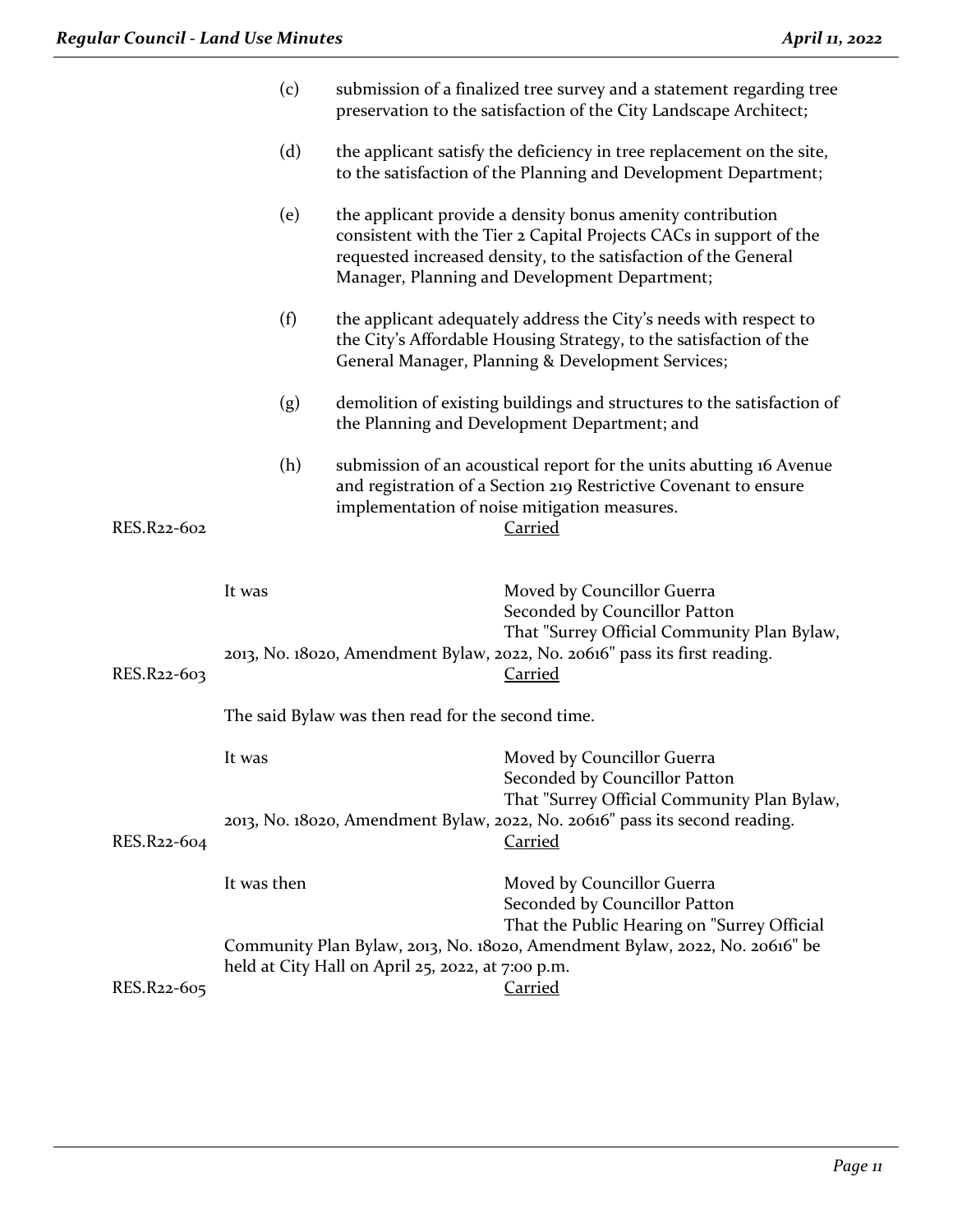|             | It was                                                                                                                                                                                                                                                                                                                                                                                                                                                                                      |                                                            | Moved by Councillor Guerra<br>Seconded by Councillor Patton                                                                                                                                                                                                                                                                                                                                                                                                                                                                                                              |
|-------------|---------------------------------------------------------------------------------------------------------------------------------------------------------------------------------------------------------------------------------------------------------------------------------------------------------------------------------------------------------------------------------------------------------------------------------------------------------------------------------------------|------------------------------------------------------------|--------------------------------------------------------------------------------------------------------------------------------------------------------------------------------------------------------------------------------------------------------------------------------------------------------------------------------------------------------------------------------------------------------------------------------------------------------------------------------------------------------------------------------------------------------------------------|
| RES.R22-606 |                                                                                                                                                                                                                                                                                                                                                                                                                                                                                             | Amendment Bylaw, 2022, No. 20617" pass its first reading.  | That "Surrey Zoning Bylaw, 1993, No. 12000,<br><b>Carried</b>                                                                                                                                                                                                                                                                                                                                                                                                                                                                                                            |
|             |                                                                                                                                                                                                                                                                                                                                                                                                                                                                                             | The said Bylaw was then read for the second time.          |                                                                                                                                                                                                                                                                                                                                                                                                                                                                                                                                                                          |
|             | It was                                                                                                                                                                                                                                                                                                                                                                                                                                                                                      |                                                            | Moved by Councillor Guerra<br>Seconded by Councillor Patton                                                                                                                                                                                                                                                                                                                                                                                                                                                                                                              |
| RES.R22-607 |                                                                                                                                                                                                                                                                                                                                                                                                                                                                                             | Amendment Bylaw, 2022, No. 20617" pass its second reading. | That "Surrey Zoning Bylaw, 1993, No. 12000,<br><b>Carried</b>                                                                                                                                                                                                                                                                                                                                                                                                                                                                                                            |
|             | It was then                                                                                                                                                                                                                                                                                                                                                                                                                                                                                 |                                                            | Moved by Councillor Guerra<br>Seconded by Councillor Patton                                                                                                                                                                                                                                                                                                                                                                                                                                                                                                              |
|             |                                                                                                                                                                                                                                                                                                                                                                                                                                                                                             | April 25, 2022, at 7:00 p.m.                               | That the Public Hearing on "Surrey Zoning<br>Bylaw, 1993, No. 12000, Amendment Bylaw, 2022, No. 20617" be held at City Hall on                                                                                                                                                                                                                                                                                                                                                                                                                                           |
| RES.R22-608 |                                                                                                                                                                                                                                                                                                                                                                                                                                                                                             |                                                            | <b>Carried</b>                                                                                                                                                                                                                                                                                                                                                                                                                                                                                                                                                           |
| 10.         | 7919-0238-00<br>86, 108 and 114 - 171 Street; 17160 - 1 Avenue<br>Landstar Projects Ltd., L. Mattes, A. Basi, D. Basi<br>Owners:<br>WSP Canada Inc. (Dexter Hirabe)<br>Agent:<br>NCP Amendment from "Small Lot Single Family (10 UPA)" to "Single Family<br>Flex (6-14.5 UPA)" for a portion of the site and for changes to the road network<br>Rezoning from RA, RF-12 and RF-12C to RF-13 and RF-10<br>to allow subdivision into 13 single family small lots and one remnant acreage lot. |                                                            |                                                                                                                                                                                                                                                                                                                                                                                                                                                                                                                                                                          |
|             | It was                                                                                                                                                                                                                                                                                                                                                                                                                                                                                      |                                                            | Moved by Councillor Guerra<br>Seconded by Councillor Patton<br>That:                                                                                                                                                                                                                                                                                                                                                                                                                                                                                                     |
|             | 1.                                                                                                                                                                                                                                                                                                                                                                                                                                                                                          |                                                            | A Bylaw be introduced to rezone a portion of the subject site from "One-Acre"<br>Residential Zone (RA)" and "Single Family Residential (12) Zone (RF-12)" to<br>"Single Family Residential (13) Zone (RF-13)" for Block B on the attached Survey<br>Plan (Appendix II); and from "One-Acre Residential Zone (RA)", "Single Family<br>Residential (12) Zone (RF-12)" and "Single Family Residential (12) Coach House<br>Zone (RF-12C)" to "Single Family Residential (10) Zone (RF-10)" for Block C on<br>the attached Survey Plan, and a date be set for Public Hearing. |
|             | 2.                                                                                                                                                                                                                                                                                                                                                                                                                                                                                          |                                                            | Council instruct staff to resolve the following issues prior to final adoption:                                                                                                                                                                                                                                                                                                                                                                                                                                                                                          |

(a) ensure that all engineering requirements and issues including restrictive covenants, dedications, and rights-of-way where necessary, are addressed to the satisfaction of the General Manager, Engineering;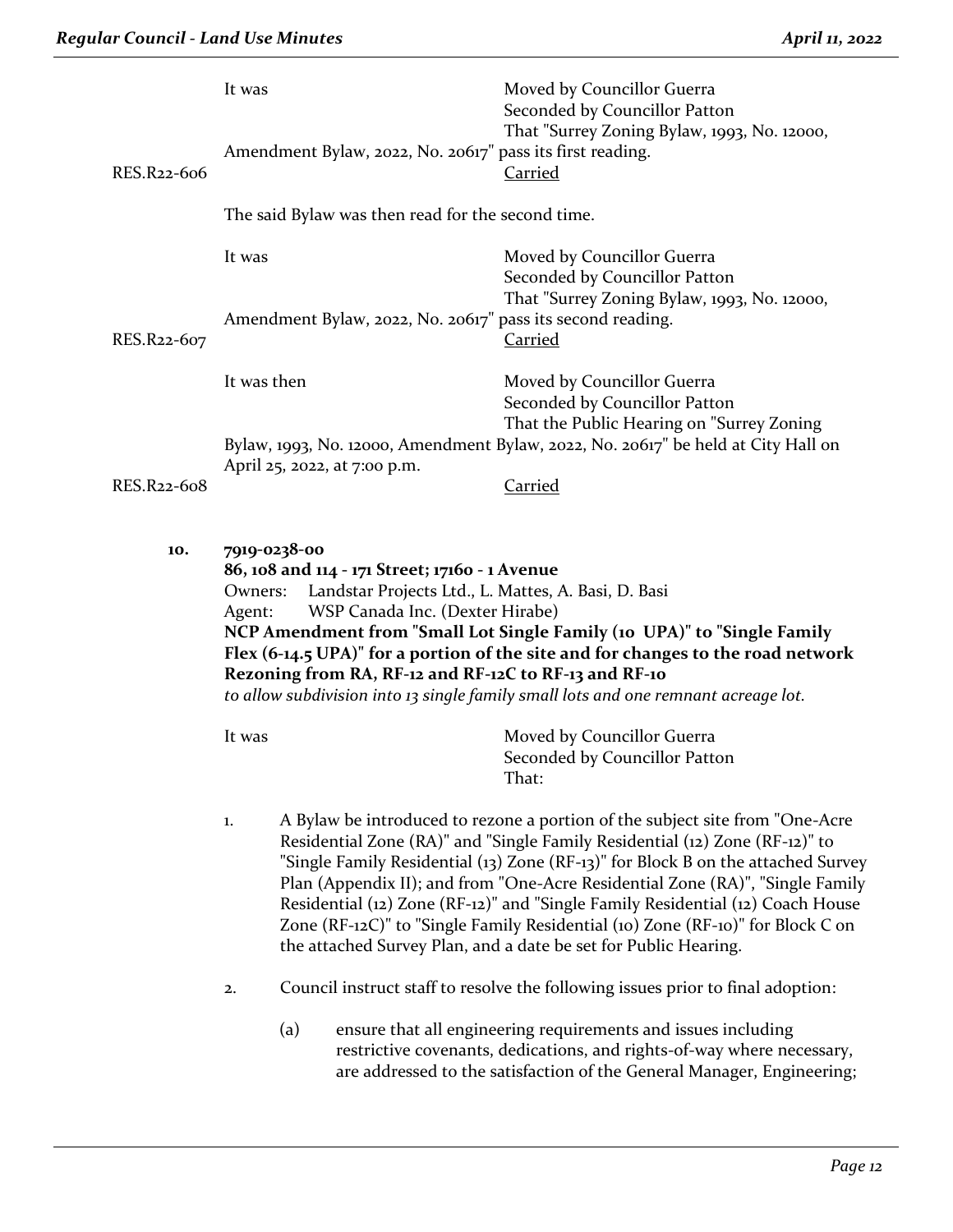| (b) | submission of a subdivision layout to the satisfaction of the |
|-----|---------------------------------------------------------------|
|     | Approving Officer;                                            |

- (c) Approval from the Ministry of Transportation & Infrastructure;
- (d) submission of a finalized tree survey and a statement regarding tree preservation to the satisfaction of the City Landscape Architect;
- (e) the applicant satisfy the deficiency in tree replacement on the site, to the satisfaction of the Planning and Development Department;
- (f) submission of a finalized Eagles Nest Management Plan to the satisfaction of City staff;
- (g) submission of a finalized lot grading plan to the satisfaction of the Planning & Development Department;
- (h) the applicant provide a density bonus amenity contribution consistent with the Tier 2 Capital Projects CACs in support of the requested increased density, to the satisfaction of the General Manager, Planning and Development Department;
- (i) the applicant adequately address the City's needs with respect to the City's Affordable Housing Strategy, to the satisfaction of the General Manager, Planning & Development Services; and
- (j) demolition of existing buildings and structures to the satisfaction of the Planning and Development Department.
- 3. Council pass a resolution to amend the Douglas Neighbourhood Concept Plan (NCP) to redesignate a portion of the land from "Small Lot Single Family (10 UPA)" to "Single Family Flex (6-14.5 UPA)" and for changes to the road network when the project is considered for final adoption. RES.R22-609 Carried

# It was **Moved by Councillor Guerra** Seconded by Councillor Patton That "Surrey Zoning Bylaw, 1993, No. 12000, Amendment Bylaw, 2022, No. 20618" pass its first reading. RES.R22-610 Carried The said Bylaw was then read for the second time. It was Moved by Councillor Guerra Seconded by Councillor Patton That "Surrey Zoning Bylaw, 1993, No. 12000, Amendment Bylaw, 2022, No. 20618" pass its second reading. RES.R22-611 Carried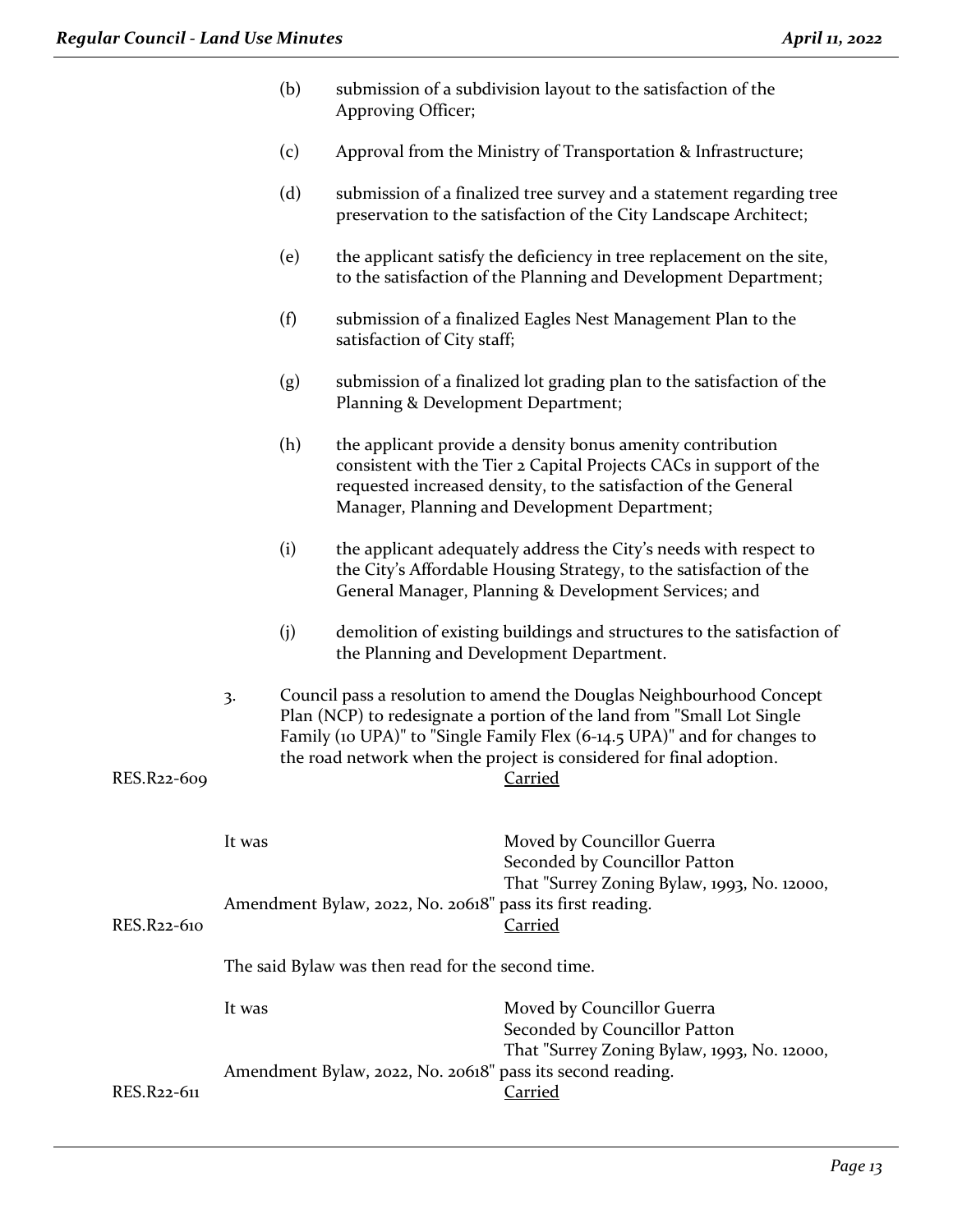|             | It was then                                                                                                                                                                                                      | Moved by Councillor Guerra<br>Seconded by Councillor Patton<br>That the Public Hearing on "Surrey Zoning                                                                                                                                                                                                    |  |
|-------------|------------------------------------------------------------------------------------------------------------------------------------------------------------------------------------------------------------------|-------------------------------------------------------------------------------------------------------------------------------------------------------------------------------------------------------------------------------------------------------------------------------------------------------------|--|
|             | on April 25, 2022, at 7:00 p.m.                                                                                                                                                                                  | Bylaw, 1993, No. 12000, Amendment Bylaw, 2022, No. 20618" be held at City Hall                                                                                                                                                                                                                              |  |
| RES.R22-612 |                                                                                                                                                                                                                  | <b>Carried</b>                                                                                                                                                                                                                                                                                              |  |
| 11.         | 7922-0022-00<br>10299 University Drive (13438 Central Avenue)<br>1034429 B.C. Ltd.<br>Owner:<br>Bingham Hill Architects (Doug Nelson)<br>Agent:<br>Amend CD By-law No. 17987<br>uses from o spaces to 10 spaces. | Director Information: Gagandeep S Gill, Hardeep S Gill<br>Officer Information as at April 23, 2021: Hardeep Gill (President)<br>to increase the allowable floor area for an eating establishment from 150 square metres<br>to 195 square metres and to increase the minimum required parking for commercial |  |
|             | It was                                                                                                                                                                                                           | Moved by Councillor Guerra<br>Seconded by Councillor Patton<br>That a Bylaw be introduced to amend<br>Comprehensive Development By-law No. 17987 and a date be set for Public Hearing.                                                                                                                      |  |
| RES.R22-613 |                                                                                                                                                                                                                  | <b>Carried</b>                                                                                                                                                                                                                                                                                              |  |
|             | It was                                                                                                                                                                                                           | Moved by Councillor Guerra<br>Seconded by Councillor Patton<br>That "Surrey Zoning Bylaw, 1993, No. 12000,                                                                                                                                                                                                  |  |
|             | Amendment Bylaw, 2013, No. 17987, Amendment Bylaw, 2022, No. 20619" pass its<br>first reading.                                                                                                                   |                                                                                                                                                                                                                                                                                                             |  |
| RES.R22-614 |                                                                                                                                                                                                                  | Carried                                                                                                                                                                                                                                                                                                     |  |
|             | The said Bylaw was then read for the second time.                                                                                                                                                                |                                                                                                                                                                                                                                                                                                             |  |
|             | It was                                                                                                                                                                                                           | Moved by Councillor Guerra<br>Seconded by Councillor Patton<br>That "Surrey Zoning Bylaw, 1993, No. 12000,                                                                                                                                                                                                  |  |
| RES.R22-615 | second reading.                                                                                                                                                                                                  | Amendment Bylaw, 2013, No. 17987, Amendment Bylaw, 2022, No. 20619" pass its<br><b>Carried</b>                                                                                                                                                                                                              |  |
|             | It was then                                                                                                                                                                                                      | Moved by Councillor Guerra<br>Seconded by Councillor Patton<br>That the Public Hearing on "Surrey Zoning                                                                                                                                                                                                    |  |
| RES.R22-616 | 2022, No. 20619" be held at City Hall on April 25, 2022, at 7:00 p.m.                                                                                                                                            | Bylaw, 1993, No. 12000, Amendment Bylaw, 2013, No. 17987, Amendment Bylaw,<br><b>Carried</b>                                                                                                                                                                                                                |  |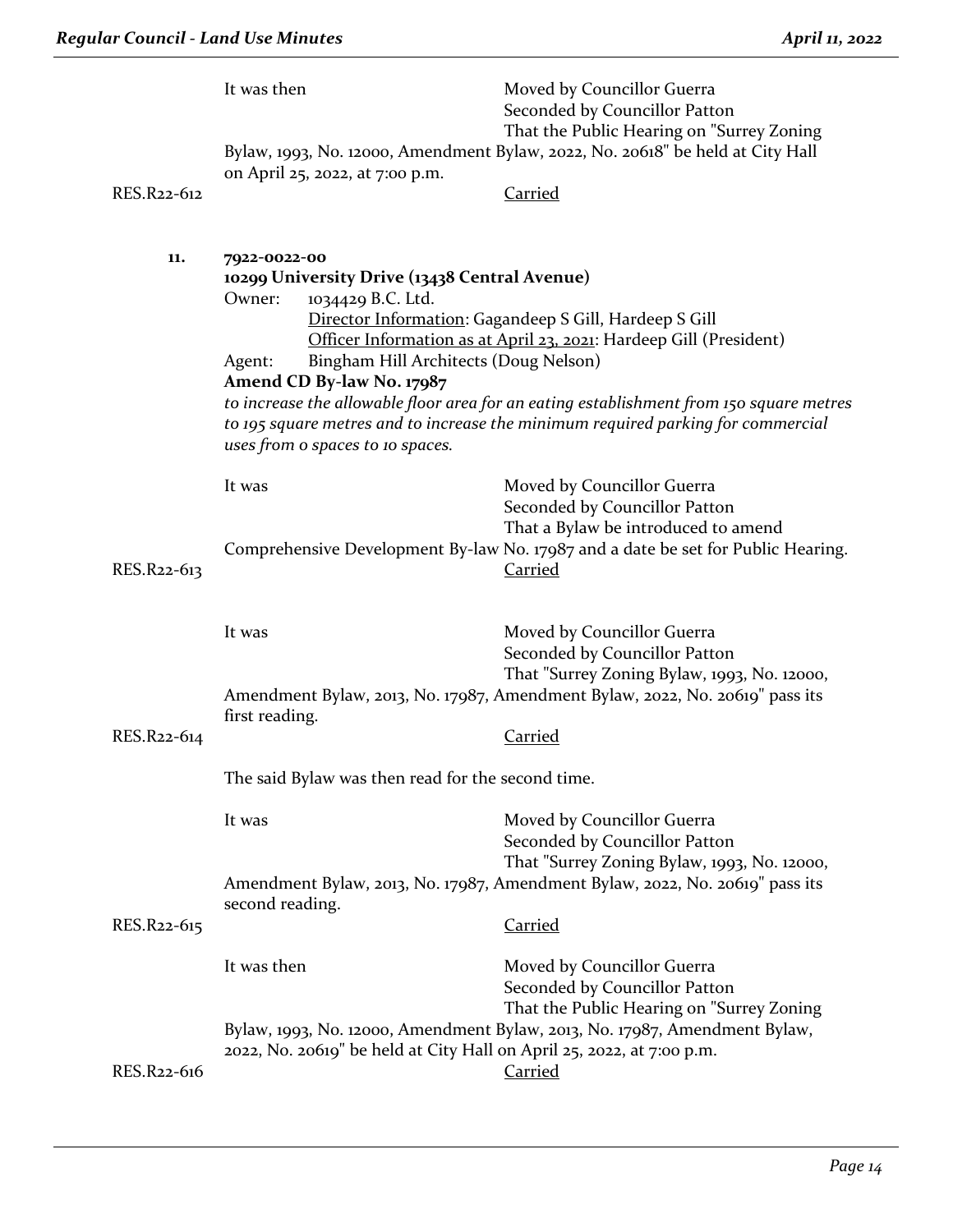# **C. ADDITIONAL PLANNING COMMENTS**

| 1.          | 7917-0272-01<br>7910 - 124 Street<br>Owners: R. Kaila, G. Kaila<br>Mainland Engineering (2007) Corporation (Rajeev Mangla)<br>Agent:<br><b>Development Variance Permit</b><br>to allow subdivision into two single family lots. |                                                                                                                                                                                                                                                                                                                                                                                                           |  |
|-------------|---------------------------------------------------------------------------------------------------------------------------------------------------------------------------------------------------------------------------------|-----------------------------------------------------------------------------------------------------------------------------------------------------------------------------------------------------------------------------------------------------------------------------------------------------------------------------------------------------------------------------------------------------------|--|
|             | It was                                                                                                                                                                                                                          | Moved by Councillor Guerra<br>Seconded by Councillor Patton<br>That Council approve Development Variance<br>Permit No. 7917-0272-01, varying the following, to proceed to Public Notification:                                                                                                                                                                                                            |  |
|             | (a)<br>to reduce the minimum lot width of the RF Zone from 15 metres to<br>13.9 metres for proposed Lot 1 and 2;                                                                                                                |                                                                                                                                                                                                                                                                                                                                                                                                           |  |
|             | (b)<br>to reduce the minimum south side yard setback of the RF Zone from<br>1.8 metres to 1.2 metres to the principal building face for proposed Lot 1; and                                                                     |                                                                                                                                                                                                                                                                                                                                                                                                           |  |
| RES.R22-617 | (c)                                                                                                                                                                                                                             | to reduce the minimum north side yard setback of the RF Zone from<br>1.8 metres to 1.2 metres to the principal building face for proposed Lot 2.<br>Carried                                                                                                                                                                                                                                               |  |
| 2.          | Owners:<br>Agent:<br>It was                                                                                                                                                                                                     | 7914-0147-00, 7914-0147-01<br>14499 and 14500 - 59 Avenue<br>K. Dhanda, J. Dhanda, 0749813 B.C. Ltd.<br>Director Information: Parmjit Bal<br>Officer Information as at February 23, 2021: Parmjit Kaur Bal (President)<br>Coastland Engineering and Surveying Ltd. (Mike Helle)<br><b>Development Variance Permit</b><br>to allow subdivision into five single family lots.<br>Moved by Councillor Guerra |  |
|             |                                                                                                                                                                                                                                 | Seconded by Councillor Patton<br>That:                                                                                                                                                                                                                                                                                                                                                                    |  |

- 1. Council approve Development Variance Permit No. 7914-0147-01, varying the following, to proceed to Public Notification:
	- (a) to reduce the minimum lot width of the "Single Family Residential (12) Zone (RF-12)" for a Type II Interior Lot from 13.4 metres to 9.7 metres for proposed Lot 2, 13.4 metres to 11.6 metres for proposed Lot 3, 13.4 metres to 10.6 metres for proposed Lot 4, and 13.4 metres to 11.2 metres for proposed Lot 5; and
	- (b) to allow a double garage that can accommodate two vehicles parked side by side accessed from the front yard on a "Single Family Residential (12) Zone (RF-12)" Type II interior lot, that is less than 13.4 metres wide, on proposed Lots 2 to 5.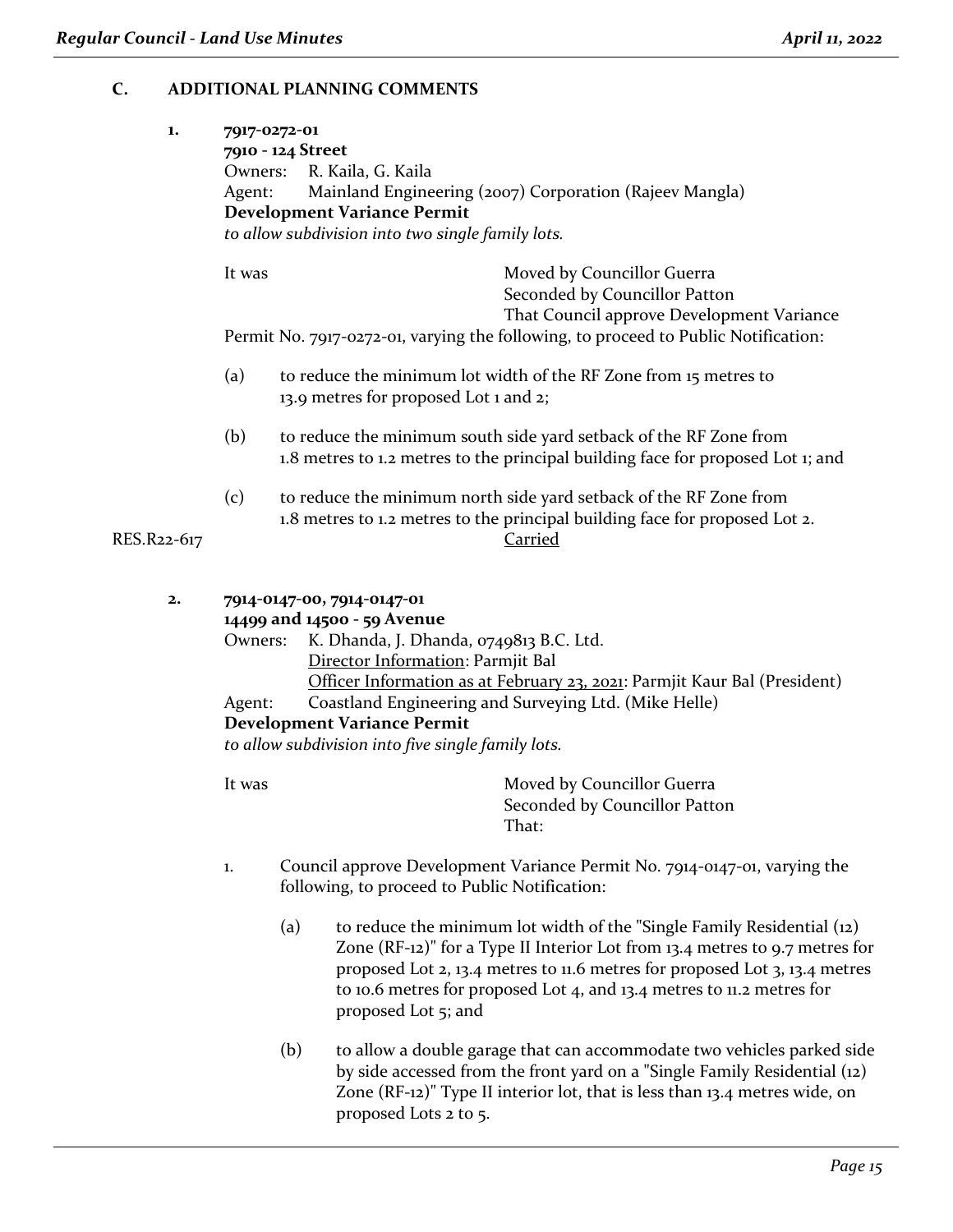- 2. Council instruct staff to resolve the following issues prior to final approval:
	- (a) ensure that all engineering requirements and issues including restrictive covenants, dedications, and rights-of-way where necessary, are addressed to the satisfaction of the General Manager, Engineering;
	- (b) submission of a subdivision layout to the satisfaction of the Approving Officer;
	- (c) submission of a finalized tree survey and a statement regarding tree preservation to the satisfaction of the City Landscape Architect; and
	- (d) submission of a finalized Ecosystem Development Plan to the satisfaction of City staff.

RES.R22-618 Carried

## **D. ITEMS REFERRED BACK**

This section had no items to consider.

## **E. CORPORATE REPORTS**

This section had no items to consider.

#### **F. CORRESPONDENCE**

This section had no items to consider.

#### **G. NOTICE OF MOTION**

This section had no items to consider.

### **H. BYLAWS AND PERMITS**

## **BYLAWS**

| 1.          |              | "Surrey Zoning Bylaw, 1993, No. 12000, Amendment Bylaw, 2020, No. 20240"                                                                                           |  |  |  |
|-------------|--------------|--------------------------------------------------------------------------------------------------------------------------------------------------------------------|--|--|--|
|             | 7919-0199-00 |                                                                                                                                                                    |  |  |  |
|             |              | Owner: 128 Zenith Development Ltd.                                                                                                                                 |  |  |  |
|             |              | Agent: Mainland Engineering Design Corporation (Rajeev Mangla)                                                                                                     |  |  |  |
|             |              | RA to RF-10 - 5965 - 128 Street - to subdivide the site into 10 single family small lots.                                                                          |  |  |  |
|             |              | Council direction received December 7, 2020                                                                                                                        |  |  |  |
|             | It was       | Moved by Councillor Guerra                                                                                                                                         |  |  |  |
|             |              | Seconded by Councillor Patton                                                                                                                                      |  |  |  |
|             |              | That Council amend the West Newton / Highway 10                                                                                                                    |  |  |  |
|             |              | Neighbourhood Concept Plan to redesignate a portion of the land from "Proposed Single"<br>Family (6 UPA)" to "Small Lot (10 UPA), and changes to the road network. |  |  |  |
| RES.R22-619 |              | Carried                                                                                                                                                            |  |  |  |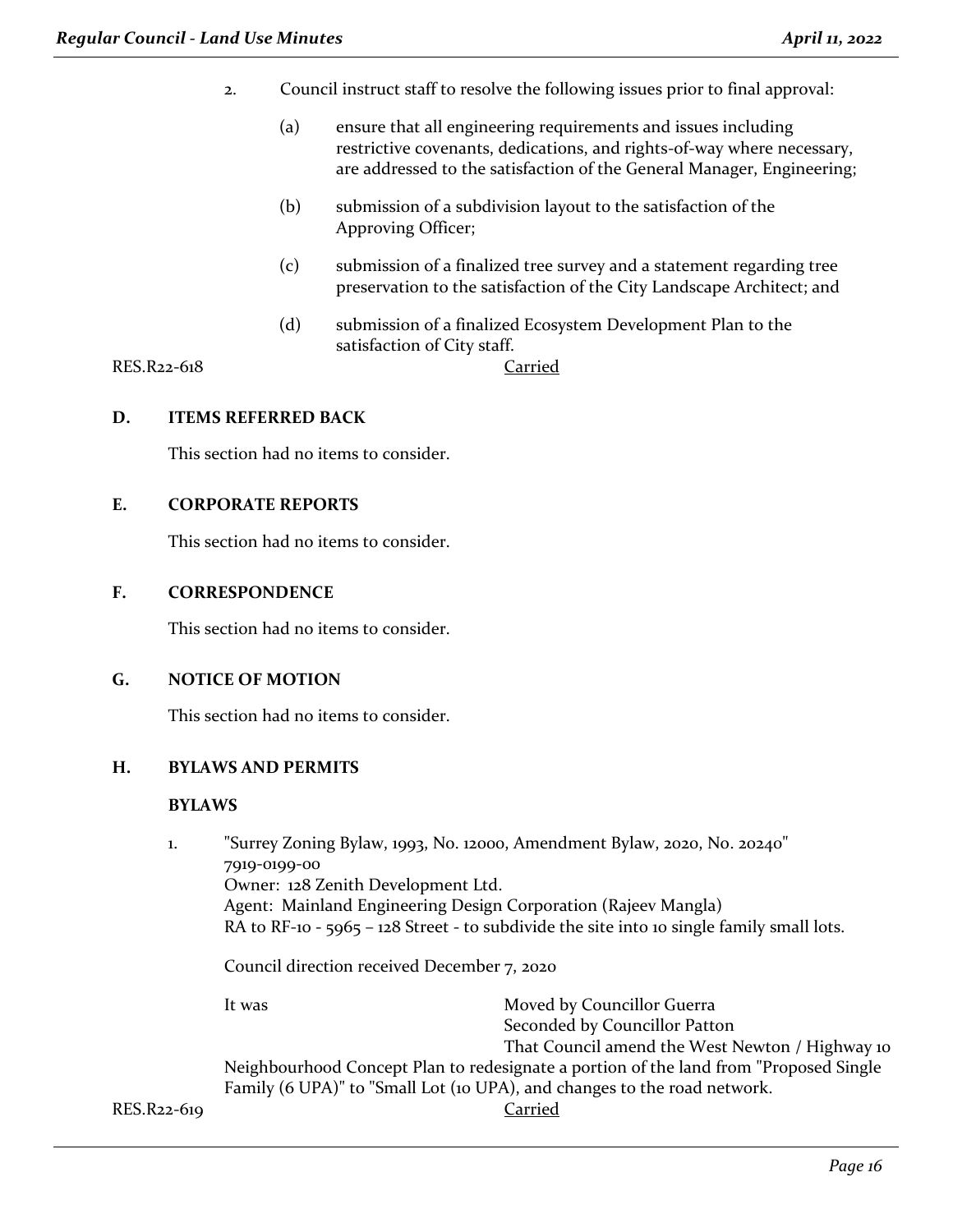| RES.R22-620 | It was<br>Amendment Bylaw, 2020, No. 20240" be finally adopted.                                                                                                                                                                                                                                              | Moved by Councillor Guerra<br>Seconded by Councillor Patton<br>That "Surrey Zoning Bylaw, 1993, No. 12000,<br>Carried |  |
|-------------|--------------------------------------------------------------------------------------------------------------------------------------------------------------------------------------------------------------------------------------------------------------------------------------------------------------|-----------------------------------------------------------------------------------------------------------------------|--|
| 2.          | "Surrey Zoning Bylaw, 1993, No. 12000, Amendment Bylaw, 2019, No. 19936"<br>7918-0082-00<br>Owner: N. Hooda, R. Rekha, K. Rani and S. Kumar<br>Agent: Mainland Engineering Consultants Corporation (Rajeev Mangla)<br>RF to RF-10 - 15428 - 28 Avenue - to subdivide into two single family small lots.      |                                                                                                                       |  |
|             | Council direction received October 7, 2019                                                                                                                                                                                                                                                                   |                                                                                                                       |  |
|             | It was                                                                                                                                                                                                                                                                                                       | Moved by Councillor Guerra<br>Seconded by Councillor Patton<br>That Council amend the King George                     |  |
|             | Highway Corridor Land Use / Development Concept Plan to redesignate the site<br>from "Single Family Residential (6 UPA) to "Single Family Small Lots".                                                                                                                                                       |                                                                                                                       |  |
| RES.R22-621 |                                                                                                                                                                                                                                                                                                              | <b>Carried</b>                                                                                                        |  |
|             | It was                                                                                                                                                                                                                                                                                                       | Moved by Councillor Guerra<br>Seconded by Councillor Patton<br>That "Surrey Zoning Bylaw, 1993, No. 12000,            |  |
| RES.R22-622 | Amendment Bylaw, 2019, No. 19936" be finally adopted.                                                                                                                                                                                                                                                        | Carried                                                                                                               |  |
|             | <b>BYLAWS WITH PERMITS</b>                                                                                                                                                                                                                                                                                   |                                                                                                                       |  |
| 3.          | "Surrey Zoning Bylaw, 1993, No. 12000, Amendment Bylaw, 2020, No. 20261"<br>7919-0175-00<br>Owner: S. Sahota<br>Agent: Seamax Development Group Inc. (S. Sahota)<br>RA to RH and RQ - 5418 - 184 Street - to subdivide the site into three lots and retain<br>and restore the Robert Dougal MacKenzie House. |                                                                                                                       |  |

Council direction received December 21, 2020

It was **Moved by Councillor Guerra** Seconded by Councillor Patton That "Surrey Zoning Bylaw, 1993, No. 12000, Amendment Bylaw, 2020, No. 20261" be finally adopted.<br>Carried

RES.R22-623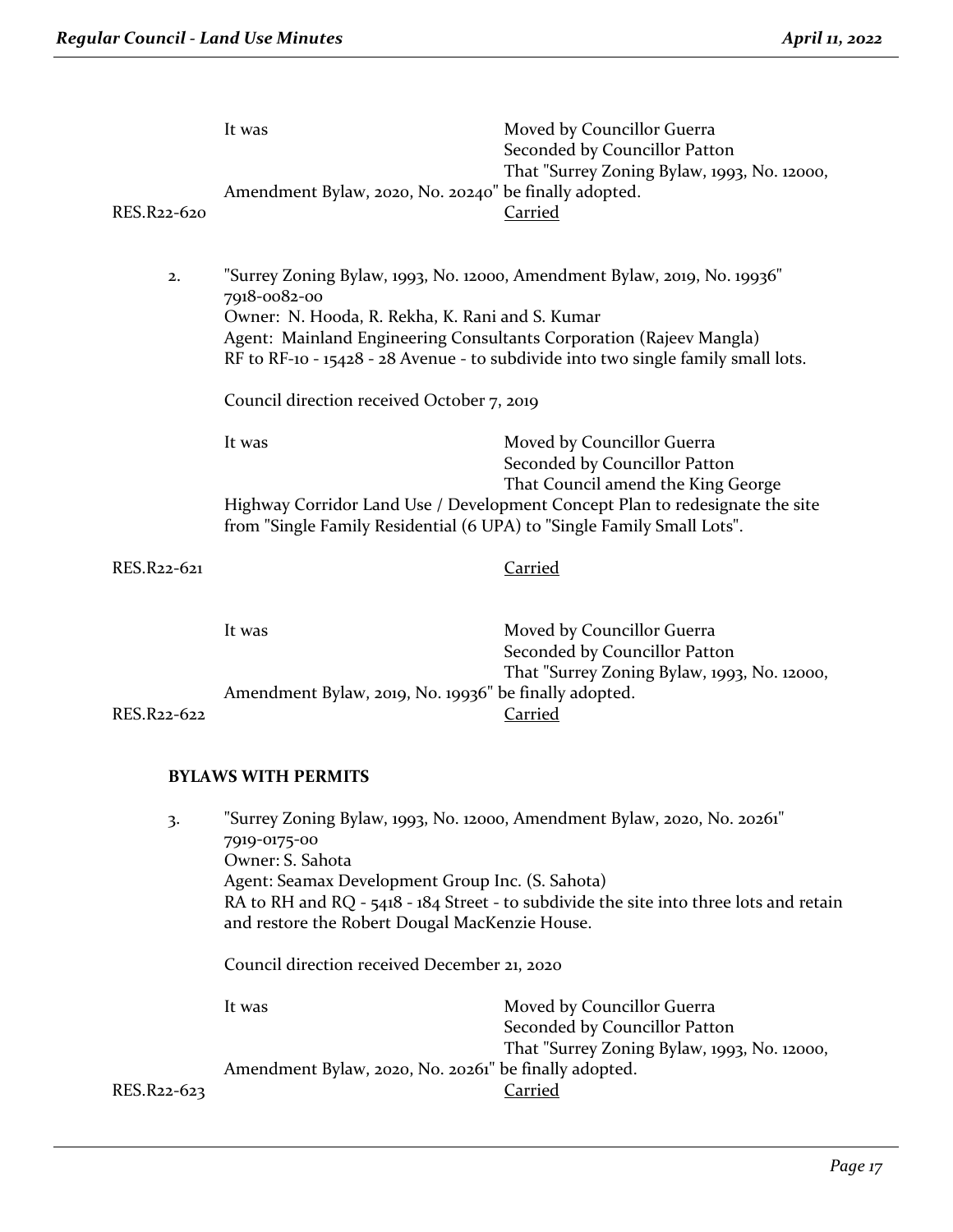|             | "Surrey Heritage Revitalization Agreement Bylaw, 2020, No. 20262"<br>5418 - 184 Street - to allow for the restoration and maintenance of the Robert Dougal<br>MacKenzie House at $5418 - 184$ Street, to be retained in its existing location on<br>proposed Lot 1.                                                                                    |                                                                                                            |  |
|-------------|--------------------------------------------------------------------------------------------------------------------------------------------------------------------------------------------------------------------------------------------------------------------------------------------------------------------------------------------------------|------------------------------------------------------------------------------------------------------------|--|
|             | Council direction received December 21, 2020                                                                                                                                                                                                                                                                                                           |                                                                                                            |  |
|             | It was                                                                                                                                                                                                                                                                                                                                                 | Moved by Councillor Guerra<br>Seconded by Councillor Patton<br>That Council rescind third reading of Bylaw |  |
|             | 20262, granted by resolution RES.R20 2137, at the December 21, 2020, Regular<br>Council - Public Hearing meeting.                                                                                                                                                                                                                                      |                                                                                                            |  |
| RES.R22-624 |                                                                                                                                                                                                                                                                                                                                                        | <b>Carried</b>                                                                                             |  |
|             | It was                                                                                                                                                                                                                                                                                                                                                 | Moved by Councillor Guerra<br>Seconded by Councillor Patton<br>That Council amend Bylaw 20262 in           |  |
| RES.R22-625 | Schedule I by inserting the new owner information and updating the Landscape<br>Plans in Appendix A-1 with new Landscape Plans L.1 to L.3.<br><b>Carried</b>                                                                                                                                                                                           |                                                                                                            |  |
|             | It was                                                                                                                                                                                                                                                                                                                                                 | Moved by Councillor Guerra<br>Seconded by Councillor Patton<br>That "Surrey Heritage Revitalization        |  |
| RES.R22-626 | Agreement Bylaw, 2020, No. 20262" pass its third reading, as amended.<br><b>Carried</b>                                                                                                                                                                                                                                                                |                                                                                                            |  |
|             | It was                                                                                                                                                                                                                                                                                                                                                 | Moved by Councillor Guerra<br>Seconded by Councillor Patton                                                |  |
| RES.R22-627 | That "Surrey Heritage Revitalization<br>Agreement Bylaw, 2020, No. 20262" be finally adopted.<br>Carried<br>Development Variance Permit No. 7919-0175-00<br>5418 - 184 Street - to reduce the minimum east side yard setback from 4.5 metres to<br>2.7 metres to the principal building face for proposed Lot 1.<br>Council supported January 11, 2021 |                                                                                                            |  |
|             |                                                                                                                                                                                                                                                                                                                                                        |                                                                                                            |  |
|             |                                                                                                                                                                                                                                                                                                                                                        |                                                                                                            |  |
|             | It was                                                                                                                                                                                                                                                                                                                                                 | Moved by Councillor Guerra<br>Seconded by Councillor Patton<br>That Council authorize the issuance of      |  |
| RES.R22-628 | Development Variance Permit No. 7919-0175-00.                                                                                                                                                                                                                                                                                                          | <b>Carried</b>                                                                                             |  |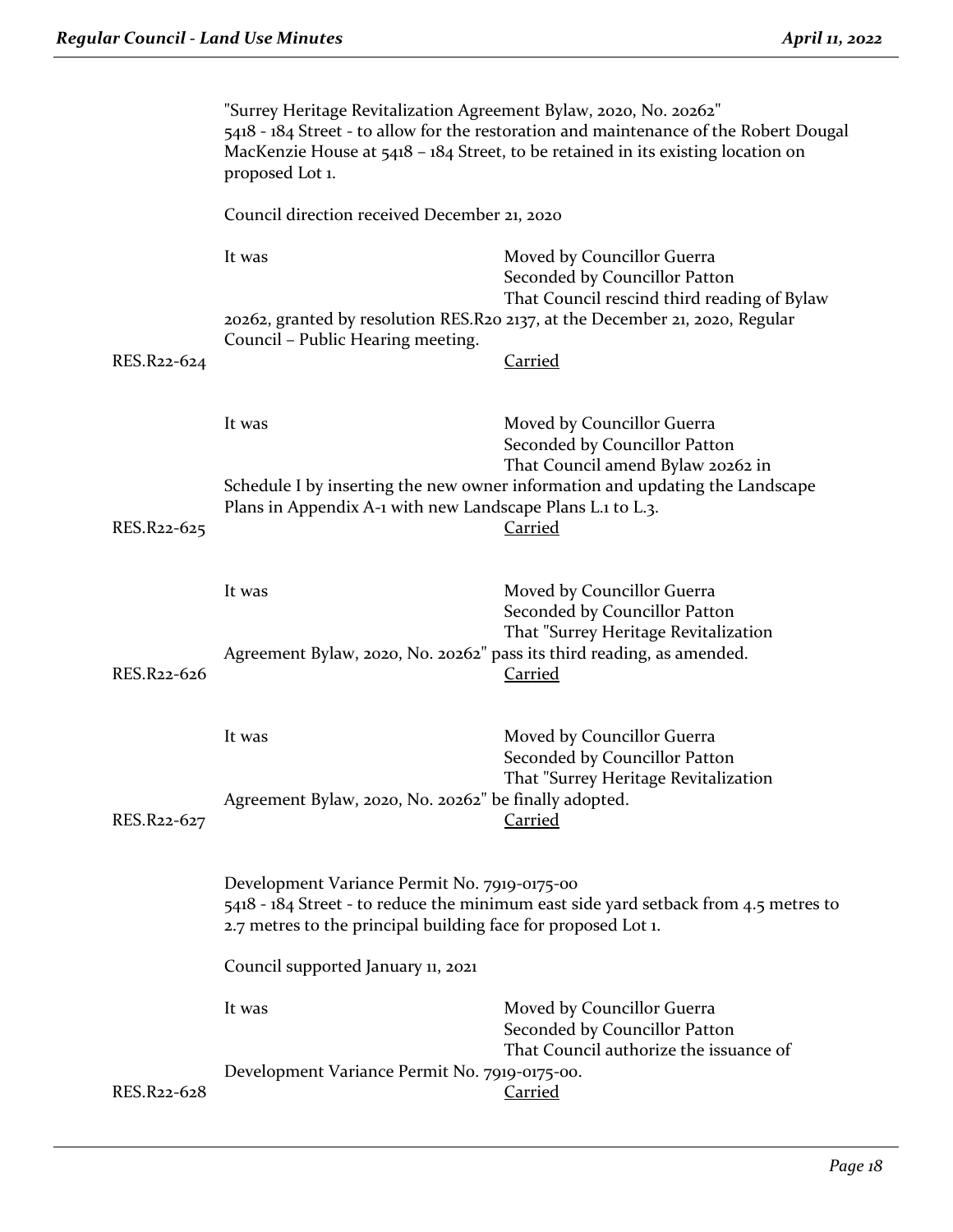# **PERMITS - APPROVALS**

| 4.          | Development Permit No. 7921-0171-00                                                                                                                                        |                                           |  |
|-------------|----------------------------------------------------------------------------------------------------------------------------------------------------------------------------|-------------------------------------------|--|
|             | Owner: Holland Parkside Holdings Ltd.                                                                                                                                      |                                           |  |
|             | Agent: ZGF Architects Inc. (Patrick Cotter)                                                                                                                                |                                           |  |
|             | 9873 King George Boulevard - to permit the development of Phase 2 of a mixed-use<br>project, with two high-rise residential towers (34 and 39 storeys) and ground-oriented |                                           |  |
|             | townhouse units consisting of approximately 763 dwelling units.                                                                                                            |                                           |  |
|             | Council authorized to draft February 14, 2022                                                                                                                              |                                           |  |
|             | It was                                                                                                                                                                     | Moved by Councillor Guerra                |  |
|             |                                                                                                                                                                            | Seconded by Councillor Patton             |  |
|             |                                                                                                                                                                            | That the Mayor and Clerk be authorized to |  |
|             | execute Development Permit No. 7921-0171-00.                                                                                                                               |                                           |  |
| RES.R22-629 |                                                                                                                                                                            | Carried                                   |  |
|             |                                                                                                                                                                            |                                           |  |

#### **APPLICATIONS/BYLAWS/PERMITS TO BE CLOSED**

**5.** "Surrey Zoning Bylaw, 1993, No. 12000, Amendment Bylaw, 2018, No. 19700" 7917-0207-00 – H. Bains, B. Dhillon, S. Dang, S. Kahlon and G. Sahota c/o Hub Engineering Inc. (Mike Kompter) RF to RF-SD – 5814 – 192 Street - to subdivide into four lots for four semi-detached dwelling units.

Council direction received November 19, 2018

| It was                    | Moved by Councillor Guerra                      |
|---------------------------|-------------------------------------------------|
|                           | Seconded by Councillor Patton                   |
|                           | That Council Close Application No. 7917-0207-00 |
| and file Bylaw No. 19700. |                                                 |

RES.R22-630 Carried

## **I. CLERKS REPORT**

This section had no items to consider.

## **J. OTHER BUSINESS**

This section had no items to consider.